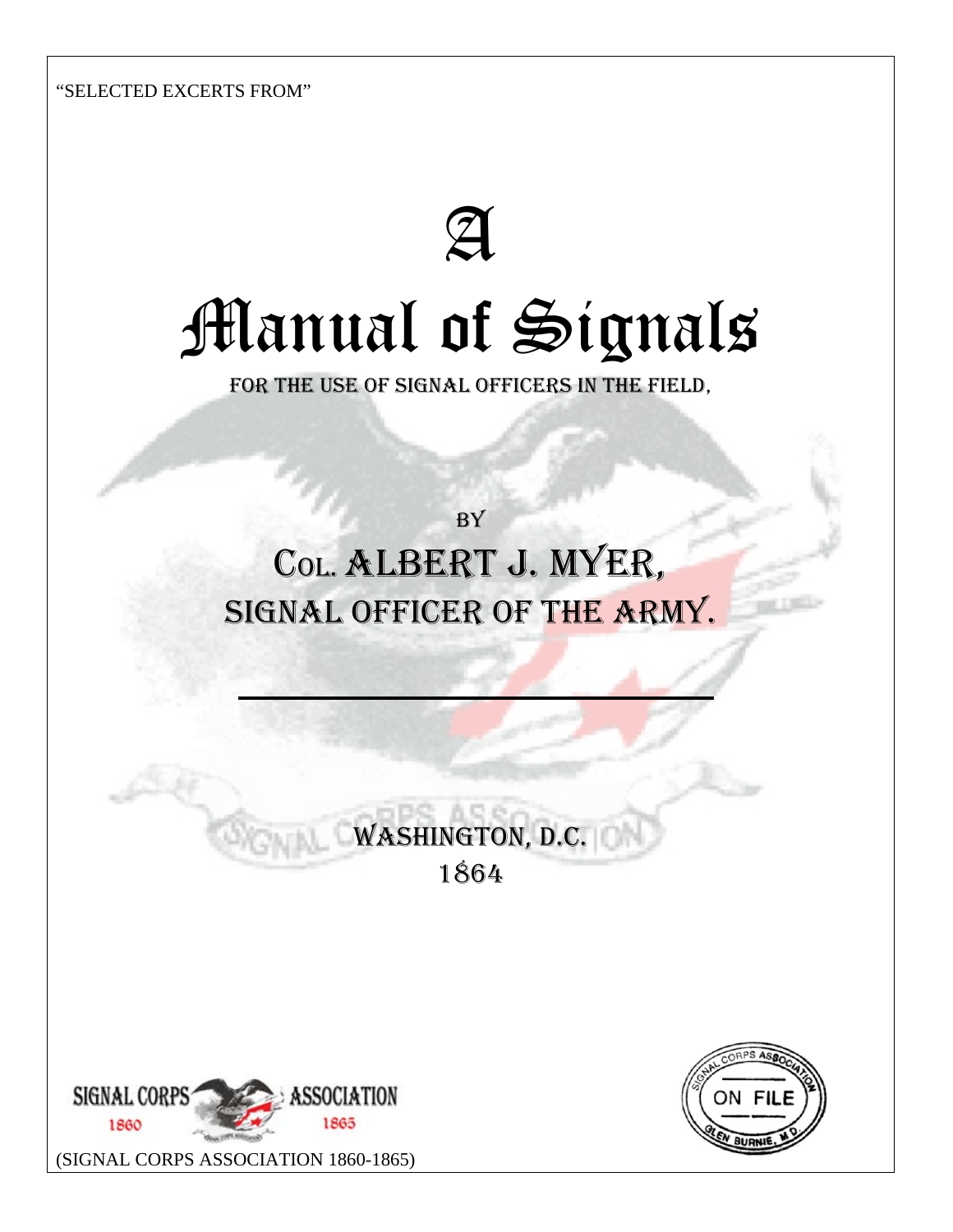#### **A Manual of Signals: For The Use Of Signal Officers In The Field Washington, D.C., 1864**

## **FIELD SIGNALS**

- 1. "Signals of One Element". --- Signals of this kind are not much used for general purposes. Their employment is almost always to convey one or a few preconcerted messages. For signals of this class, one thing or indication is to be used, and it is not to be considered as varied, through it may seem to vary, in any signal. To mark the close of each complete signal, there must of course be a pause of time, or a pause-signal.
- 2. A good illustration of signals of this kind, is found in the striking of a clock, when twelve different hours are indicated by the same and single sound, repeated the proper number of times to suit each hour. If in the striking of any hour, this sound varies so as to make two or three different notes even, this difference of sound effects, in no way, the meaning of the signal.
- 3. Signals of this kind, may be used in the field, as where one rocket is thrown up to indicate any one message, two rockets a second message, three rockets a third message; and thus on to any given number.
- 4. Or a light may be shown a certain number of times, as a candle shown at a window, and then removed to stand for "one" or the first message; shown twice for "two," or the second message; three times for "three," or the third message; and thus on. Or, in a field or in a boat, a lantern may be kept lighted in a pail, and hoisted out of the pail and returned to it to make each flash. Or a lantern may be shown from behind a fence, or any kind of screen. In these illustrations, the appearance of the lights is the signal. Each complete signal may be shown by a wave of the light, or any other sign, as the pause-signal. Or guns may be fired the required number of times for any signal.
- 5. Now, in any of these signals, which are to depend upon the number of times a light is shown, or the number of times a gun is fired, no difference is, of course, made, if the light changes, or if there is difference of sound in different reports of the gun; for it is remembered only one element is used, and that the signal depends solely upon the number of repetitions of that element; for instance a white light shown twice, would stand for message number "two." A white light shown, and then a red light, making two in all, would also stand for "two." So the preconcert being that only one element is to be used in a set of signals, they may be made to seem much varied. Signals of one element, when used in the field are generally for instances as this: to fire two guns to indicate a completion of a military movement: to throw up three rockets, or one rocket; to announce that a portion of the army is to move. Of course several such messages can be arranged in one code.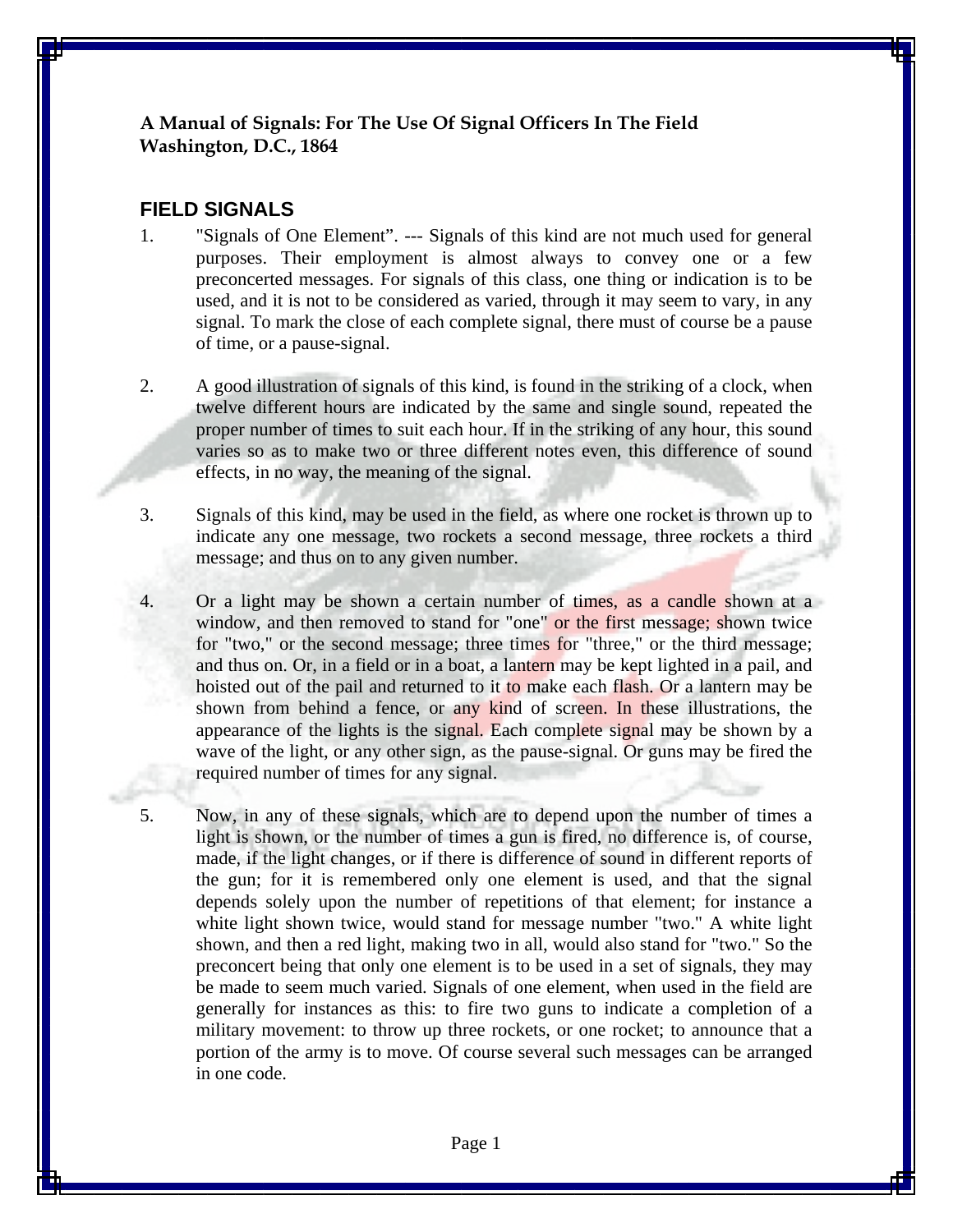- 6. "Signals of Two Elements". --- The army code of signals, or rather the system of signals, used in the army; for there is no code, the letter signals changing often, sometimes, in a day, is of two elements. It will now, after the preceding instructions, be readily understood by this term that, whatever the devices adopted, or to whatever sense the signals may be addressed, or however complicated they may appear, the fact remains that, the signal exhibited, has in it no more than two elements, and if not a single signal is, when analyzed, only some arrangement of "ones" and "twos." Nearly all plans of signals of electric telegraphs, as used in Europe, are signals of two elements. The elements of the signals generally used in this country, are more numerous.
- 7. The systematizing of signals, using the bases of two elements, admits of such illimitable applications at once so much more simple and more numerous, than any other, that is seems best adapted to universal use. That signals could be made with two elements has probably been known form very early antiquity by studies of the subject. The first systems recorded, seem to have been based upon this plan. To understand its practical use in the field, take an alphabet of two elements, devised by the given rule; as, for instance,

 A is one, two, or 1 2. B is one, two, two, one, or 1 2 2 1. C is two, one, two or 2 1 2. D is one, one, one 1 1 1; and so on, combinations of "ones" and "twos."

- 8. To make Day Signals,--- there being furnished the regular set of signal equipments, a flagman standing, holds in his hands a plain signal staff, eight or twelve feet long, having a signal flag attached at its upper extremity. There are one position and two motions. These are styled the First Position and the First or Second Motion.
- 9. The first motion is when the flag is held vertically above the head of the flagman, the butt of the flag staff at the height of the waist, and grasped by both hands, the hands separated form each other about eighteen inches. The flag being in this position, the first motion is to wave the flag to the ground on the left-hand side of the flag-bearer, and to instantly return it to the first position.
- 10. The second motion is to wave the flag to the ground on the right-hand side of the flagman, and instantly return it to the first position. The first motion is known for the signal "one," and is indicated by the numeral 1. The second motion is known for the signal "two," and is indicated by the numeral 2: these motions, ordered by the command, briskly given, "one," which causes the left hand motion; and "two" for the right hand motion.
- 11. To make the signal 11 or "one-one," or "eleven," the flag being at the first position, the first motion is made, and instantly repeated, the flag then stopping at

Page 2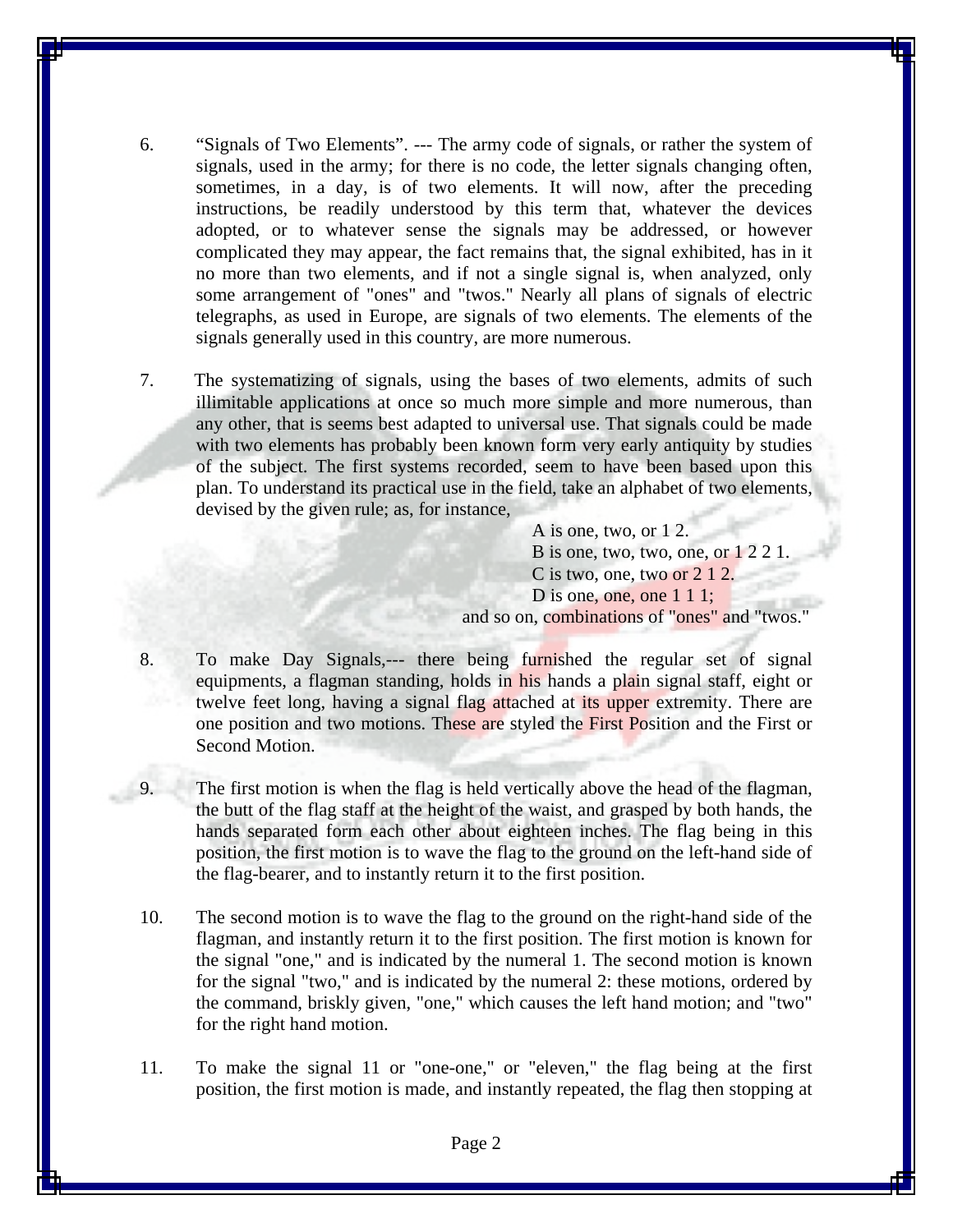the first or vertical position. To make 11, or "one---one---one," or "one hundred and eleven," the first motion is thrice repeated. In this manner for any number of "ones" following each other.

- 12. To make 22, or "two---two," or "twenty-two," the flag being at the first position, the second motion is twice made; that is, the flag is waved quickly twice to the right. It then stops at the first, or vertical position.
- 13. To make 222, or "two---two---two," or "two hundred and twenty two," the flag is waved three times to the right; then stopping at the first or vertical position; and thus for any number of "twos" following each other.
- 14. To make 12, or "one---two," or "twelve," the flag being in the first position, the first motion is made, and is followed instantly by the second motion, without allowing the flag to pause at the vertical positions between the motions; that is, the flag is waved quickly once to the left ("one"), and without stopping, once to the right ("two").
- 15. On the completion of the second motion, the flag stops at the vertical position. To make 121, once to the left, once to the right, and once to the left, Then it stops. To make 1221, the flag is waved once to the left, twice to the right, and again to the left (left, right, right, left).
- 16. All combinations of "one" and "two" are made in this manner. The flag must not be allowed to stop between the motions of any signals. When the flag stops in a vertical position, it indicates that a signal is completed; or this is the pause-signal. Thus a pause is made at the close of each letter-signal. Waving the flag directly to the ground in front, and instantly bringing it again to the first position indicate the end of a word. This signal is called "three" or "five" or "front." To indicate a clause of a sentence, two "fronts" are made. To indicate the close of a message, three "fronts."
- 17. Signals by Two Elements may be reduced to the greatest simplicity for day uses. Thus, a handkerchief or hat held in the hand above the head, waved to the left for "one," to the right for "two," and lowered for "five," is legible. A handkerchief on a stick, or any white or light cloth tied to a gun may be used; or any cloth or any kind of a pole is apparatus sufficient. Or a man, standing fast, throws out his left foot for "one," and his right foot for "two," representing these proper numbers in succession. He drops both arms for the end of a word. Or, having a fixed place to start from, a man walks a pace or two to the left for "one," as many to the right for "two," and makes a sign at a fixed point to show the end of a word. Or, standing in view, a man touches any two things with a cane --- as a drum and a barrel. He touches the drum for "one," the barrel for "two." He waves the cane to indicate the end of a word. Or men, places in line three or four at a time, may be made to represent letters. The men with coats on may be ones, those with their coats off "twos."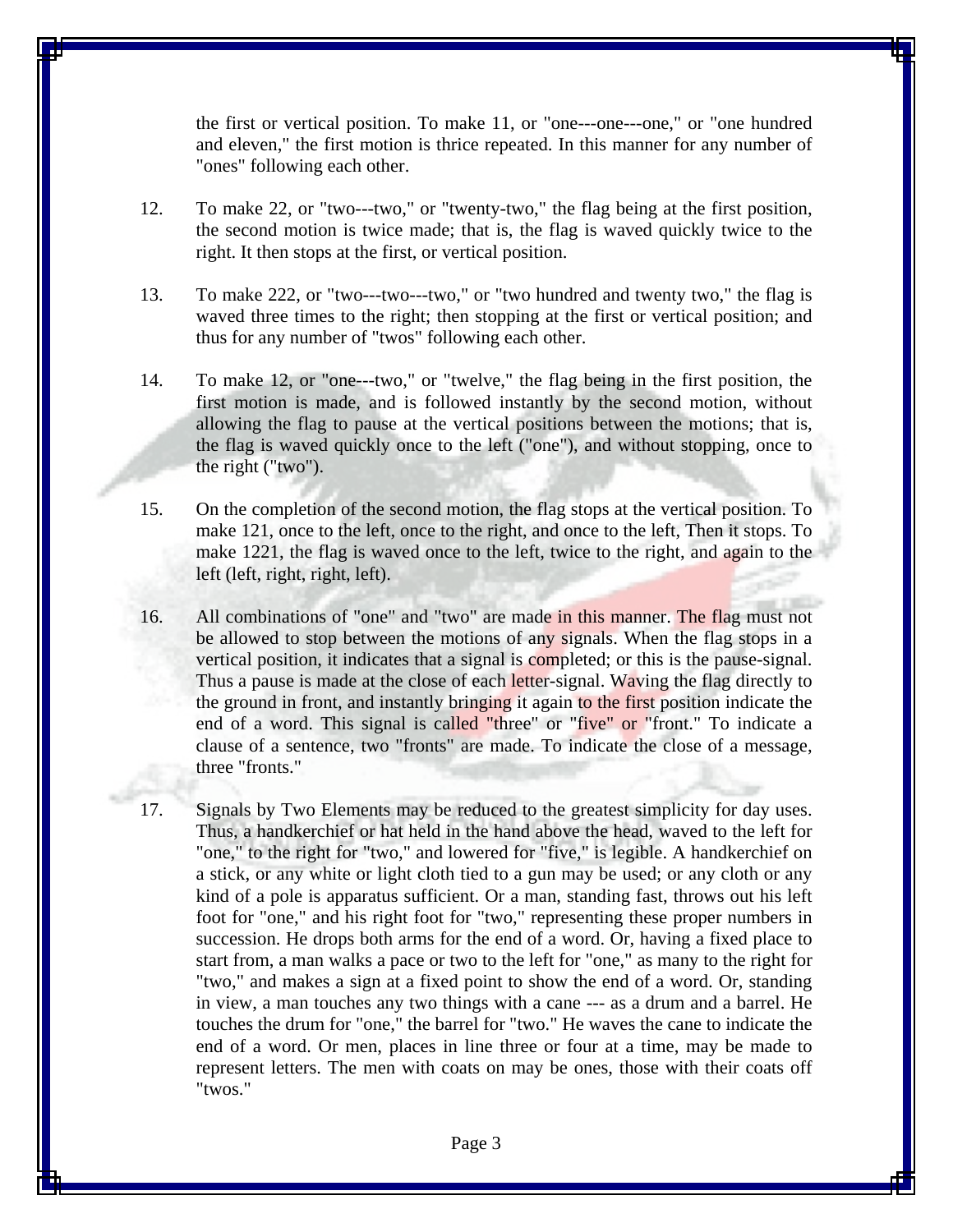- 18. Strips of any kind of two-colored cloth may be sent up on the halyards of a common flag-staff, to represent any letter-signal or numeral-signal; and these can be arranged by being shown one after the other for messages; to be telegraphed in words; or for codes of message-signals by the rules before given.
- 19. Codes of signals, like the Naval flag-codes, may be thus prepared when masts or flag-staffs must be used; or, when it is desirable that a signal, as from an invested fort, should be hoisted and kept flying in order that friendly scouts, anywhere in sight, at any time of the day may be able to see and read the message, or copy the signal in numbers for the information of the relieving General, who may possess the key. Simple codes may be arranged in this manner between ships and the shore. It is as easy, however, to telegraph a message, knowing the rules, as to hoist the flags.
- 20. To make Night-Signals. --- The flagman is equipped with a signal staff bearing fixed at its upper extremity, a lighted torch. This torch is called the flying-light, because the motions are made with it. At the flagman's feet, and in front of him, is a placed a second lighted torch. This is called a foot-light. This is a stationary, and is given a point of reference, or fixed point, in relation to which the motions of the flying-light are made. There are one position and two motions.
- 21. The first position is when the torch is held vertically above the head, the butt of the staff at the height of the waist, and grasped by both hands, the hands separated form each other about eighteen inches. The torch being in this position, the first motion is to wave it to the ground on the left-hand side of the torch-bearer, and to instantly return it to the first position.
- 22. The second motion is to move the torch to the ground on the right-hand side of the torch-bearer, and instantly return it to the first position. The first motion is known for the signal "one," and is indicated by the numeral 1. The second motion is known for the signal "two," and is indicated by the numeral 2.
- 23. The signal-letters of the alphabet, and the words of messages are then formed as for day signals. To make "front," or "three," the torch is swung to the ground directly in front, and is instantly raised again to the first position. 24. When the torch becomes exhausted, and it is necessary to refill it, to signal message: stop to fill torch: the flying torch is waved to the left until the staff is horizontal, and is there held. The torch is then extinguished, refilled, lighted again at the foot-light, and returned to the first position. This indicates that the sending of the message is to be continued.
- 25. To call attention, the torch is swung continually from side to side, passing over the head from right to left, and left to right, until this signal is seen and acknowledged.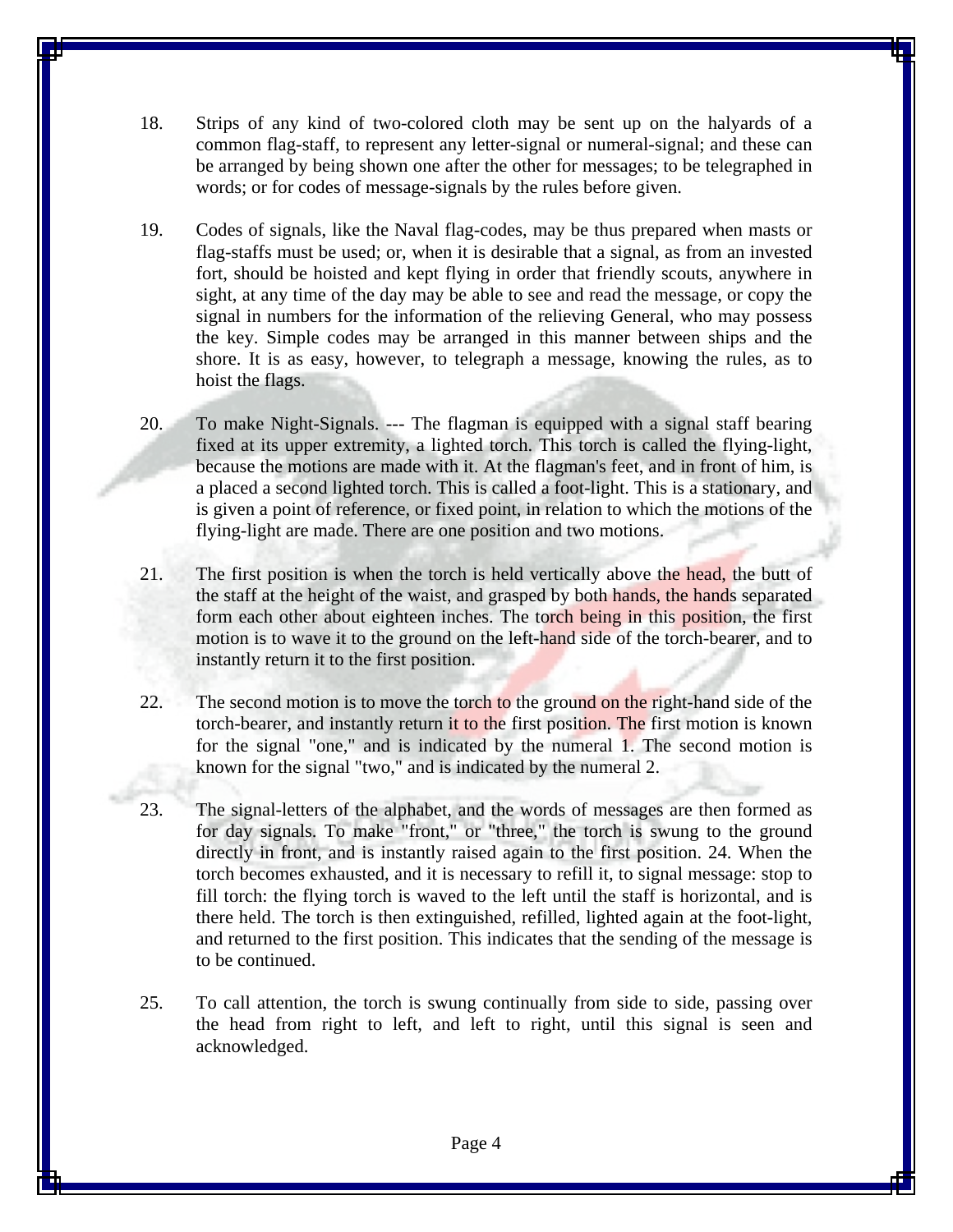- 26. To acknowledge signals as seen, or messages as received, the torch is waved to the left, two waves at a time, three times. Then once to the front; or, as the signal is recorded, "11,11,5." These signals have the advantage; they are capable of universal application. The mode of making them is very simple and is very easily learned. They are distinct, and easily read. They are very plain. Each signal is, in reality, repeated twice each time it is shown. Thus to wave to the left is read "one;" whether the torch is descending or ascending. It is only necessary to see that the torch is in motion somewhere on the left to read "one." In the same way it is only necessary to note that the torch is waving on the right to read "two." The chances of seeing the signals are greatly increased.
- 27. The signals are made very simple apparatus. It is strong, portable, can be carried anywhere (on horse or on foot), is not liable to be damaged by an enemy's firing, or rough handling, and is always available and ready for use. It can be used in almost any situation. The signals can be seen at very considerable distances. Avail can be had of many devices to make them visible. Thus the flags can contrast most strongly with the background against which they are visible.
- 28. The motion of the signal is a valuable auxiliary of its visibility, this motion of the signal object or light producing a long and marked impression upon the retina of the eye. A thing in motion can always be seen and attract attention. When a similar object resting produces no sensation. We recognize this fact instinctively when we wave a handkerchief, or other article, to attract attention. It is never held still for this purpose, and would be ineffective if it were.
- 29. The signals made with the ordinary equipment, say a staff twelve feet long, and a flag four feet square, or with the torches at night, are easily legible at a distance of eight miles at almost all times, except in cases of fog and rain. They are read at fifteen miles on days and nights ordinarily clear, and have been legible at twentyfive miles. Greater distances are reported; but it is questionable if, at those distances, there is reliability.
- 30. Signals of Two Elements, made with other Apparatus. --- Let a b be an upright staff projecting as through the roof of a house, or though the side on which the ball b can be moved up and down, as by halyards, or by a light iron rod sliding in a groove in an upright. Let c b, be a short fixed rod, bearing the stationary ball c, to indicate the point of rest, or reference. Then the position of the signal ball is the position of rest and for signals.
- 31. To call attention, the ball b is moved up and down continually above and below the point of reference, until the signal is acknowledged. The acknowledgment of signals is to make the signal "11. 11. 11. 5" and then stop. To make "one," let the ball be slid up above the point of reference (b), and then instantly returned to r. To make "two," the ball is run below the point of reference (to c), and returns to r. Thus to make 121 ("one-two-one"), the ball is run up to b ("one"), then down to c (two), then up to b ("one"), and rests to indicate the close of the signal.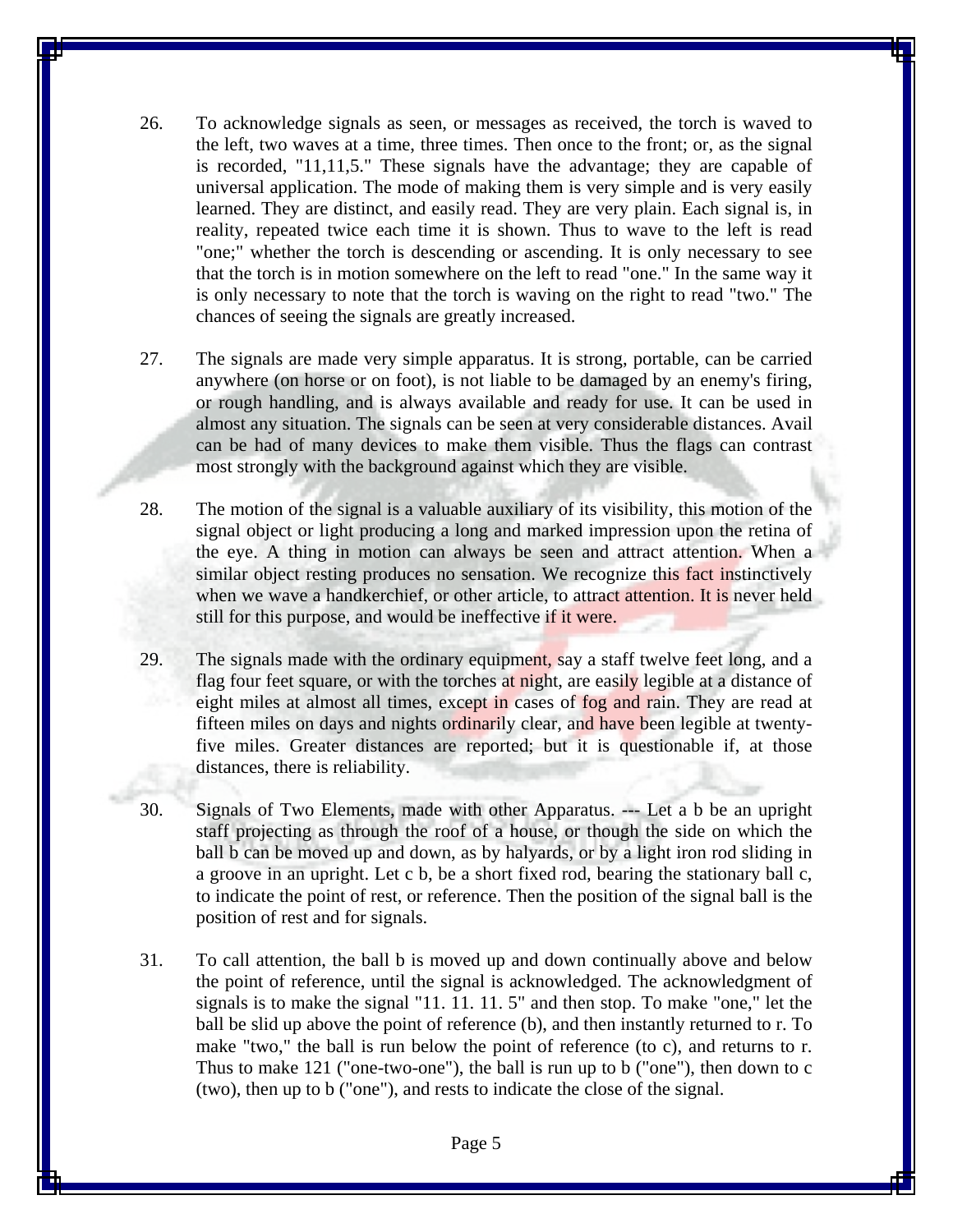- 32. Thus is one position and two motions, as before described. The first position is with both balls stationary at r, or the point of reference. The first motion is to move the signal ball b to a certain point of reference, and then return to that point. This is the signal "one." The second motion is to run the signal ball b a certain distance below the point of reference (r), and to then return to that point. The ball resting at the point of reference indicates a pause, or stop-signal.
- 33. To make 221 ("two-two-one"), the ball is run down twice below the point of reference, and then, without stopping, is run up once above it. It then returns, and rests at the point of reference.
- 34. The signal "three," or close of a word, is made by what is called a half motion of the ball; i.e. moving it with a sudden motion above and then below the point of reference. Returning, to rest at the initial point.
- 35. To mark a clause, two of these half motions are made. To end a message, three are made.
- 36. To make night signals, lanterns may be substituted for two balls. These lanterns may be of the same color. It is better, however, if the fixed lantern be of a different color than the moving light. The signal motions for night signals are similar to those of the day signals.
- 37. The general rules for making the letters of the alphabet, conventional signals, words and sentences, similarly apply to the motions and the meaning made with these balls as to the motions and the meanings made with the signal flag.
- 38. The length of the movement, which it is most convenient to give to the signal ball, is about that of the arm above the marker ball to make the "ones," and about the same length below to make the "twos."
- 39. To work the ball, the signalman, standing under the deck or roof, if that is desirable, holds grasped in his right hand, and at height of the shoulder, the handle of the signal rod. This is the first position.
- 40. The signal ball is now at the point of reference. To make the first motion, "one," the right arm, the hand still grasping the handle, is quickly extended its full length above the head, and instantly returned to the first position.
- 41. To make "two," the hand and arm are extended the full length of the arm below the shoulder, and then returned to the first position.
- 42. To make "five," or "three," the pause-signal, a short, quick movement is made above and below the shoulder with the hand holding the rod.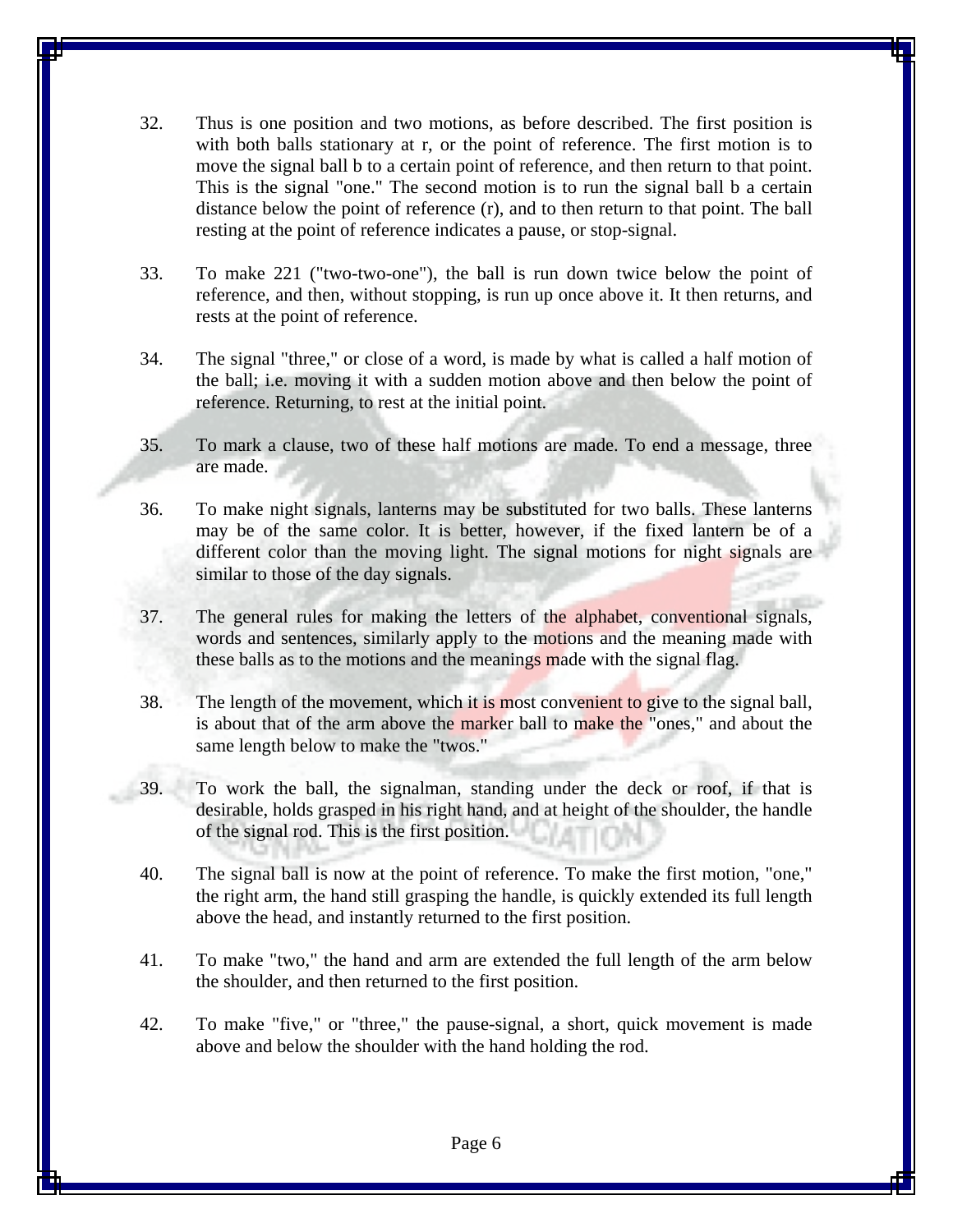43. To make "one-one" or 11, the hand and rod-handle is carried twice above the shoulder at arm's-length. To make "two-two," or 22, the hand and rod-handle are carried twice below the shoulder at arm's length. To make "one-two," or 12, the hand and rod-handle are carried once at arm's-length above the shoulder; then, without stopping once at arm's-length below the shoulder. They then rest at the first-position."

#### **TO WORK SIGNALS IN THE FIELD**

- 44. "To select a Signal Station"---The signals used in the field, Army of the U.S., are almost always those made with flags and the regulation signal equipment. Discs, although not visible at such great distances, may be used whenever the occasion requires it.
- 45. To select a signal station, choose a point perfectly in view of the communicating station; fix the exact position in which the flag-man is to stand: so arrange, if possible, that he will have behind him, when viewed from the communicating station, a background of the same color for every position in which the signals may be shown.
- 46. The color of the background of a station is that of the earth or sky, against which the signals made seem to be displayed when, viewed from the communicating station. For this purpose take the direction of the communicating station, and by going in front of your station, examine the position from that direction; ascertain whether the communicating station is higher, lower, or on a level with your own. If it is higher, the back ground for your signals, viewed thence, will be the color of the fields, woods, etc., behind and lower than your flag-man. If it is lower: your backgrounds will be the color of grounds, etc., behind and lying higher than your flagman. If the stations are of equal elevation, then the background for your signals will be that directly behind the flagman.
- 47. Do not presume the background is of the color of the fields near you. It may be that of the woods a long distance, sometimes miles, behind your station. If your station is on a house or an eminence, it is still very possible, that there are higher grounds somewhere behind it.
- 48. The color of backgrounds is generally dark. Sky-exposure backgrounds are rare. They are not often found at long ranges on land. They cannot be had except on the exact crest of ridges or lands which bound the horizon of view from the other station, or on the precise apex of mountains, etc. At short ranges, they may of course, be had by working on the tops of very high buildings, steeples, etc.
- 49. Unless certain of the color of the back ground, it is safe to presume it is not the sky, and that it is not light. It is a rule always to use the white or red flag until the color of the background is determined. The best backgrounds are darkly colored, as green fields or woods.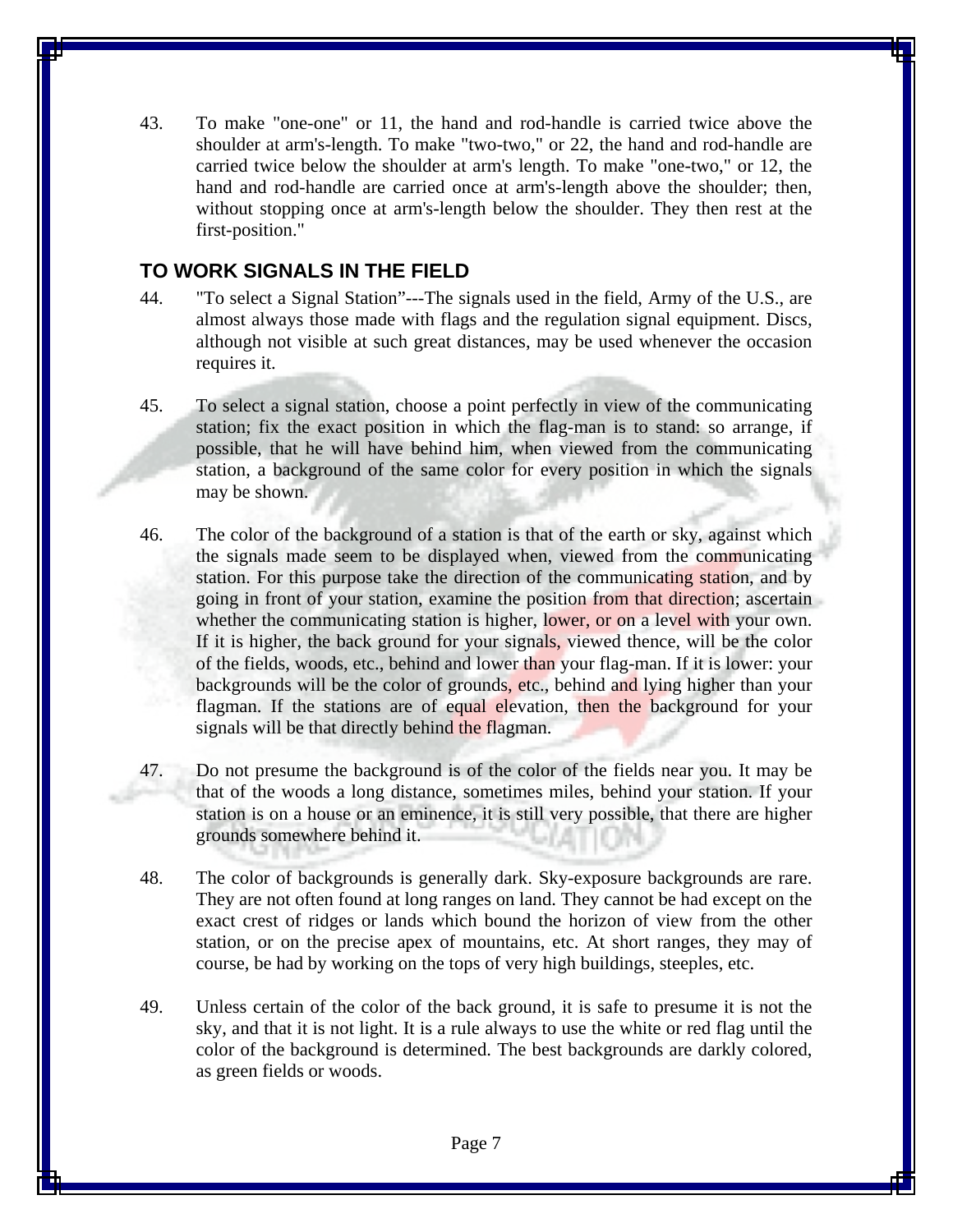- 50. Place the flagman so that his signals shall appear displayed upon one of these backgrounds if possible.
- 51. If the position is narrow, and the flag-man can be placed in no other, notice whether the back ground is broken: that is whether in part of its motion the flag, or other signal, displays on light and in part on dark back ground; as if, for instance, for half of its motion it shows against the trees, and for the other half against a white house; or if, for part of the motion, it shows against the sky, and for the rest, against trees.
- 52. The background being determined, the choice of flags is fixed. The color of the flag must contrast as strongly as possible with that of the background. This is important. Upon this contrast, the legibility of the signals often depends.
- 53. With green or dark, or any earth-colored backgrounds, the white flag must be used. With a sky exposure, the black flag must be used. With broken, or mixed backgrounds, the red flag must be used. The red flag, or signal, is that to be generally used at sea, as on vessels where, in part of its motion, the flag exposes against the wood work, or rigging, or sails, of the vessel; and in part against the sky or water. It is well also to try the red flag when snow may form part of the background. For general uses, the white flag, or signal, will be found best. It can be used in nine instances out of ten.
- 54. When the stations have commenced communicating, each can announce the color of the flag, which can be best seen at the other. This can be done as soon as communication has commenced, each station telling the other to use the white, or the red, or the black flag, or to try different flags, until the best is found.
- 55. When it is difficult to attract attention, two flags ought to be shown on the staff at the same time. If there is doubt as to the color of the background on which they are displaying, these flags ought to be of different colors; as a white and a red. When the background is certainly dark, they ought to be both white. If the background is light, dark flags ought to be used.
- 56. Sometimes, when it is very difficult to send a message from a station, as happens occasionally, when detached clouds are passing the sun, and dark, moving shadows are thus thrown on the earth, the messages can be sent if the signals are made only while the sun is shining on the flag. This is particularly the case so long as the sun is in any part of its course only a little in front of the flag, and its light can be reflected.
- 57. Those days are best for the transmission of messages in which the atmosphere is clear, but the sun is covered with clouds. The light is then generally diffused. It is on such days that messages have been read at the longest distances.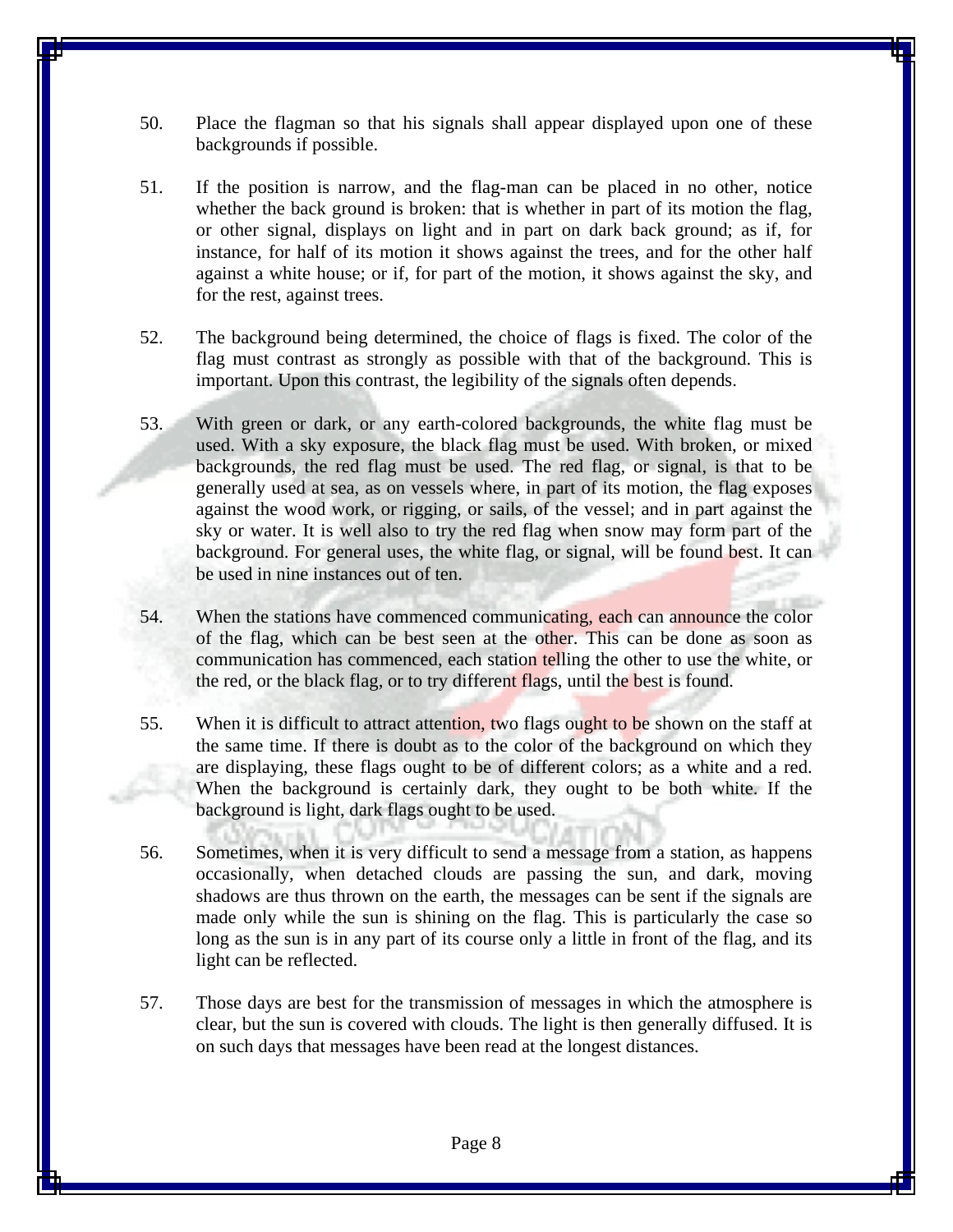- 58. On days of sunshine, the sun shining upon a flag, of course increases its visibility. The sun shining behind a flag does not render it more distinct.
- 59. To Locate Stations.---To open a line of stations across a country, first choose some prominent position, and one well visible; and here establish the initial station. Let the party assemble here. Let them, together, select a second prominent point in view as nearly as possible in the line of direction you wish to take.
- 60. Upon the first station, erect some kind of beacon: as a white or other colored signal flag; or some marked object by which it can be recognized from a distance. Take from this first point, the bearing by compass of the point selected.
- 61. This second point should be one not only visible from the initial point, but one also probably in view from positions beyond it. At the first point not marked with its beacon, station an officer to reply to any signals he may see, and to watch the course of the marching party. The other officers will then move, guided by compass, if need be, towards the second point selected, carrying a signal flag flying, in order that their position may be known whenever they come in view from the first station; and intently watched by the officer left at that station, the marching party will, from time to time, put itself in communication with the first station, so as to receive from it any direction as to its course the first station may wish to give, or any other information. It will also frequently verify its course by compass.
- 62. On reaching the point chosen for the second station, a beacon or flag will be there erected, observations will be made, and communication will be opened with the first station. Points, on either side or rear, will be examined to see if the second station can be better located than it is with reference to a third station to be next established. The second station will then be definitely established and marked, and an officer there stationed, as before at the first station, to watch the marching party. The point for the third station will be hence chosen, and the party will proceed towards it with the same general rules as before. These operations will be repeated in the case of each station, until the terminal station is reached. Attempts intermediate stations by finding other a better points at which to locate some of them.
- 63. Should an officer, while establishing a line, and before it is completed find, on reaching any station, that he is able to communicate over any of the intermediate stations between himself and the first, he will notify the unnecessary station of the fact: not, however, until he has both received and sent messages over it to some other station.
- 64. Upon receiving this information, the officers at the needless station will, after notifying the stations near them of their purpose, abandon their own station and proceed to the station next in advance, or to that one which has given the information. The officer who has been temporarily stationed there will, on their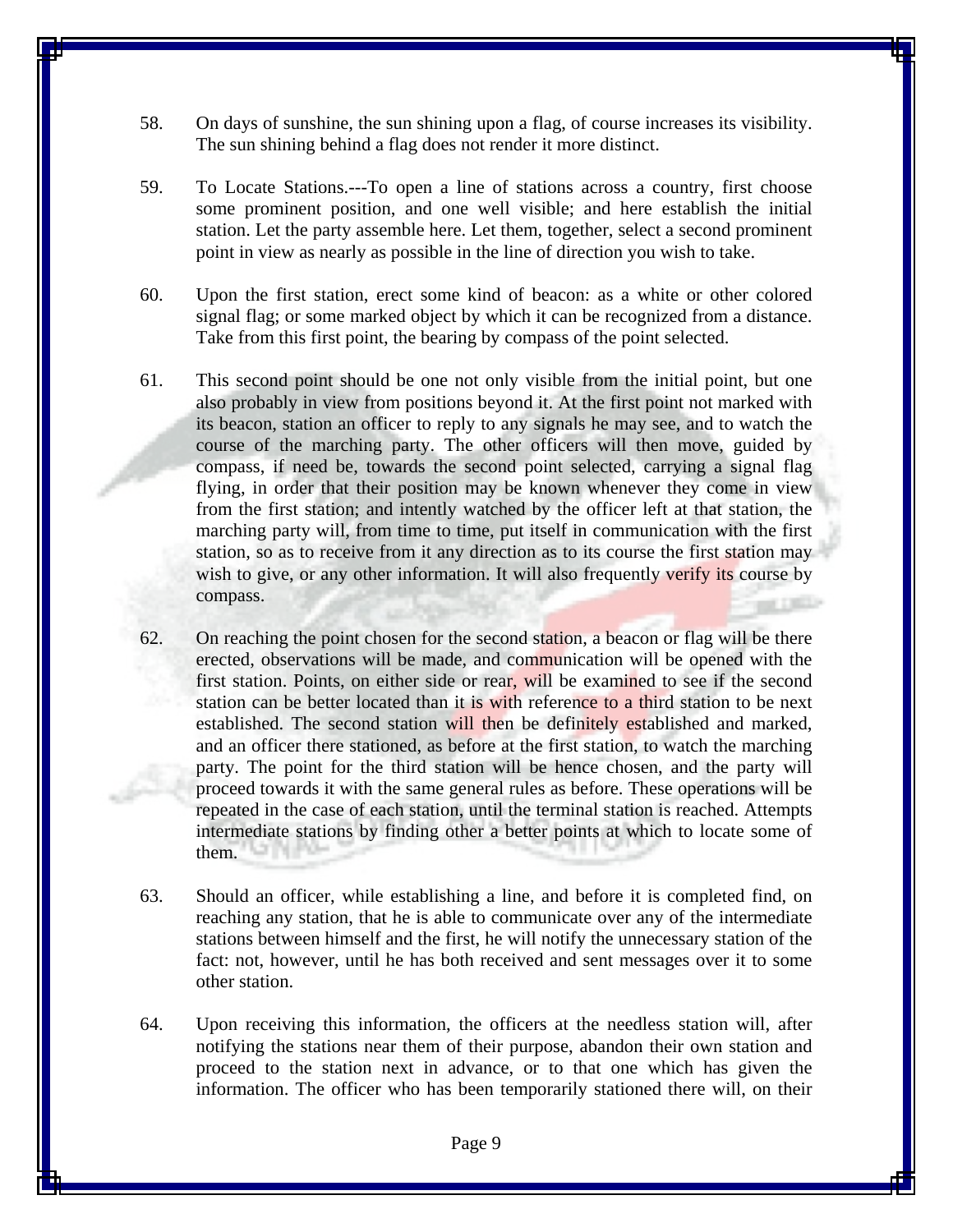arrival, join the marching party, which will meanwhile have been pushed forward to continue the line.

- 65. In locating stations, and in opening communication between them, an officer will sometimes find himself in a position whence some other station ought to be visible, but finds his view shut off by trees or bushes near him. In this case, the tallest tree should be climbed. If the other station is in view from the tree-top, its attention can be attracted, and a temporary communication be opened, by signals made by the flag, or other signal, displayed in the tree-top. The flag-man may then secure himself in the tree with a belt or rope. The officer fixes his own position at some other place in the same tree, and rests his telescope among its branches; or what is better, ascends another tree for this purpose: as the first is opt to be so shaken by the motions of the flag-man, as to disturb the vision through the telescope.
- 66. It sometimes occurs in locating signal stations, that it can only be known that signal station will be opened in some part of the country overlooked from a given station; or that an officer has been sent in a certain direction, and that he will try, from some point in that direction, to open signal communication. It is well then to have some distinctive and very visible signals to attract attention.
- 67. To mark position anywhere in an overlooked country by day, smokes may be made. Puffs of smoke, made by firing powder loosely poured upon the ground from cannon cartridges, can be seen at very great distances. These puffs may, to be distinctive, be varied in number. There should always be a pre-arranged code as to the number of puffs to be shown.
- 68. A station which has difficulty in making itself visible, will be apt to be discovered if it is moved too near where artillery is firing, the attention of the observer being drawn by the report and the smoke of the guns. A dense white smoke, visible at a long distance, can be made with dampened straw or hay. A fire should first be set well burning, and then large arms' full of the dampened straw, or arms' full of leafy branches, be thrown suddenly and well spread upon it. Cannon cartridges, with which to make smoke-puffs, can be easily carried on horseback; and can be fired with a train or other slow-match. Before a smoke-puff of any kind is made, the largest white and red flags ought to be displayed upon the signal flag-staff, and kept in motion, swinging from side to side, near the point from which the smoke rises, while it is rising, and for some time after, in order that the glass, at the observing station, turned upon the smoke, may find the flag thus moving in its field of view.
- 69. When the attempt to attract the attention of the observing station is to be long continued, a large flag will be fastened to a second staff, and kept hoisted in some prominent position; the pole being fastened as in the corner of a fence, or to a stake driven into the ground.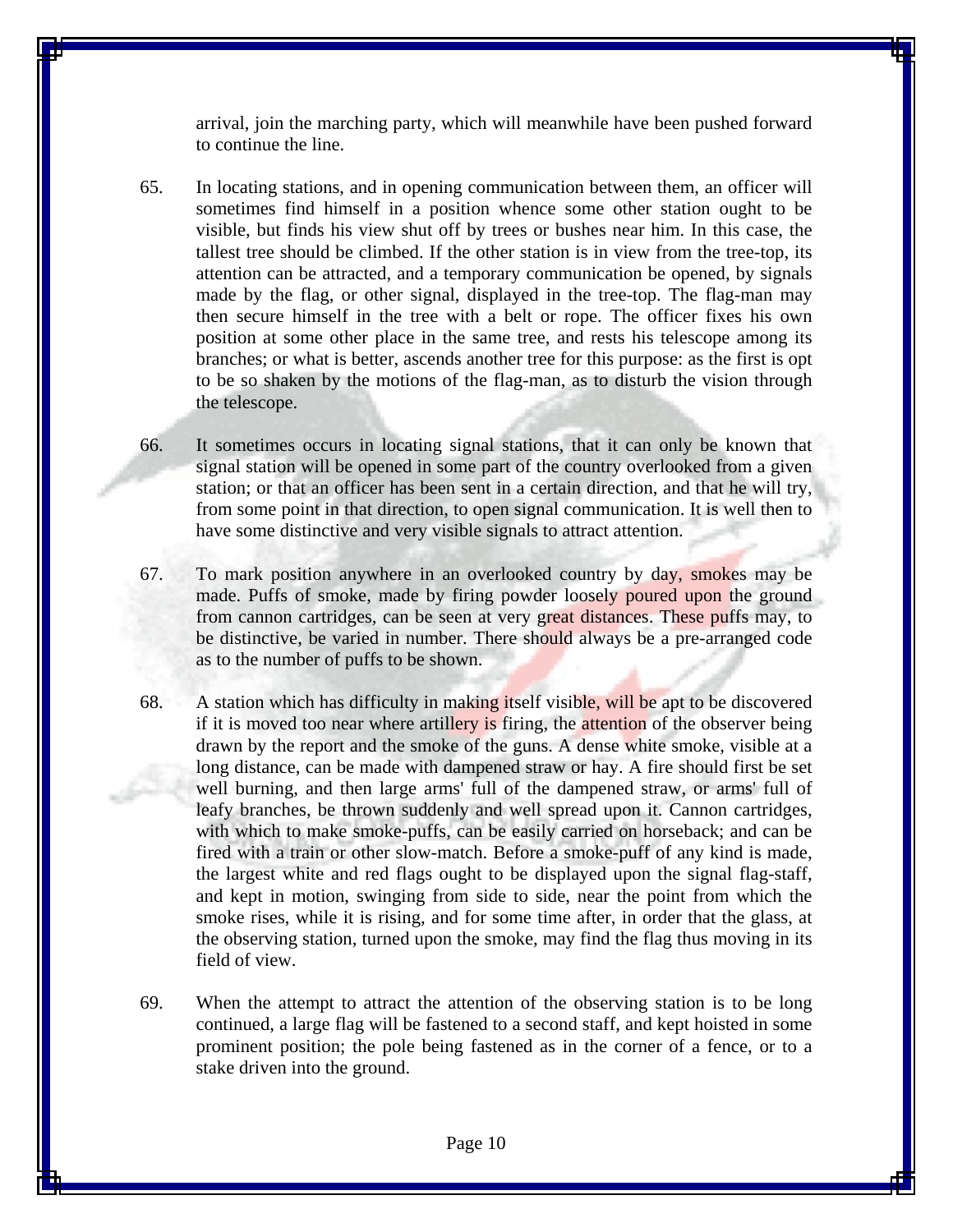- 69. Moving stations are those which may be opened anywhere at points not predetermined. They are so called, to distinguish them from stations "fixed" by preconcert. Moving stations must always be as prominently placed as is possible: as on hill-tops; in the center of open fields; near marked houses,--the more apt to attract attention the better. It should be kept constantly in view, to always thus locate a moving station near something that is likely to attract attention from the observing station.
- 70. Officers upon signal stations will, if expecting signals anywhere, and habitually without especial orders, closely examine, from time to time, every prominent point within signal distance, to see if signal communication is from any quarter attempted. With this view, they will study the vicinity of all houses, spires, peaks, hill-tops, broad, open fields in the midst of woodlands (an open field commanding a view of a known fixed station, is a spot always to be selected in a forest, on which to establish a moving station); the banks of rivers, prominent trees, etc.
- 71. The vicinity of smokes of any kind, seen at any time, must be most carefully scrutinized. At night all fire-lights, or brilliant lights of any kind, are to be examined. A signal-fire, made like any other fire, and meant to attract attention, is sometimes flashed to distinguish it from other fires. This is done by causing two men to hold a blanket spread before it: that is, between it and the observing station, and to raise and lower this blanket every two seconds. This is ordered in this wise: "one-two-up;" "one-two-down;" and continue. The intermittent light, thus made, is easily distinguished.
- 73. The powder from cannon cartridges, poured loosely on the ground, and fired at night, makes an intense white flash almost certain to attract attention. Two or three cartridges may be employed together, and fired at one flash, to increase the volume of light. Rockets and roman candles are very useful. Composition lights, such as the Coston signal lights, or the common red, white, or green composition lights are also useful. They will attract attention at distances of six or eight miles.
- 74. Red lights are preferable to any other, for the reason that they show distinct among campfires, or other lights, and cannot be confounded with them. The volume of light may be increased for great distances by emptying the composition from several lights together, and thus firing it. Any kind of colored composition light may be agreed upon to be shown as a pre-concerted signal by which all friendly signal officers: as, for instance, those serving with a single army or a single corps, may indicate their position at night. During the whole time that these attention signals are making, by day or by night, the calling, or moving station, must watch closely with the telescope the station called; nor should the watch be relaxed, at any time, until communication is fairly opened.
- 75. It can never be known at what moment the observing station may first have sight of, or be ready to reply to, the signal seen. Should the effort of the calling or moving station be successful, and attract the attention of the observing station, the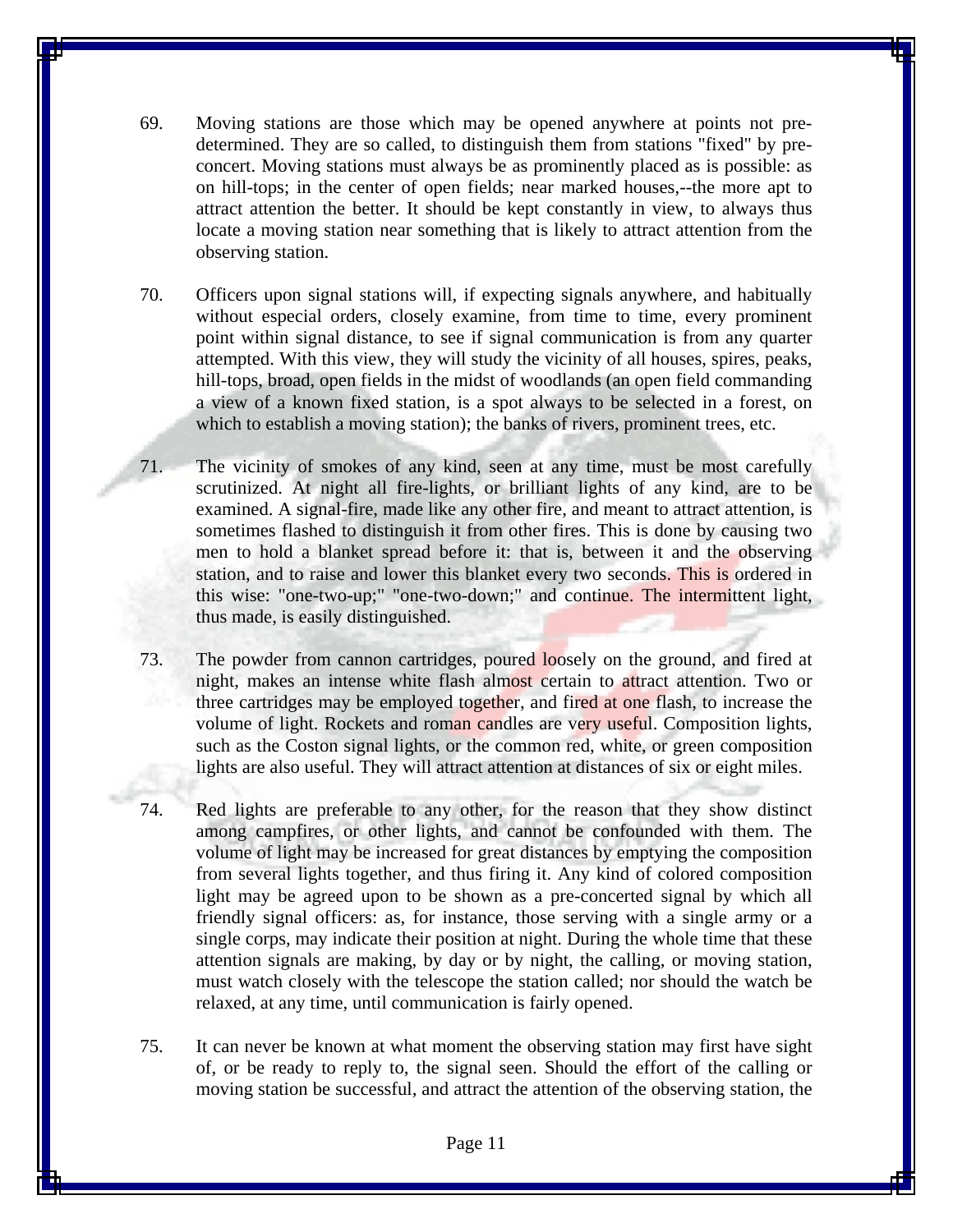observing or fixed station ought to reply at once with signals of recognition and a brief message: as "I see you," etc.; or, if it is practicable, it should make a signal similar to that seen: as answering smoke by smoke; a rocket by a rocket; composition lights by composition lights; or in fine, making some marked signal which shall announce to the moving station the fact that its position is noted.

- 76. The observing station should take care to keep a signal flag flying all the time, to afford a marked point to the moving station, and to indicate that an officer is on duty and at the glass. The stations having recognized each the position of the other, telegraphic communication will be had without difficulty. It should always be borne in mind by an officer on signal duty, that it is very possible his own signals may be seen and read by the officer with whom he wished to communicate, though it may be impossible for him to find the exact position of that officer; or having found it, it may be impossible for him to read the signals made to him, owing to defect of light, or smoke, or glare, or haze.
- 77. It is a rule, therefore, always to send any important message, or any information it is wished to convey, the sending station being in a position, as nearly as it can be judged, whence the signals ought to be seen by the other station. There is a chance, also, that some third station may receive the message, and the information is thus available. This is, or course, not to be considered as a final sending of the message, a message never being considered as sent, by signals, until it is clearly acknowledged by signals. This plan may, however, be sometimes useful.
- 78. There are also, sometimes, intervals of two or three hours when the position of the sun, or a peculiar haze or light, makes one of two communicating stations almost invisible, while the other is thence seen more clearly than is usual. Now the visible station ought not to waste this time, but to send forward its messages with great care and distinctness, numbering the words, etc. This should not be attempted, however, unless the sending station is, while sending, always able to see at least the signals of recognition or "to repeat," made at the close of each message by the receiving station. As soon as mutual communication is had again, full inquiry can be made as to the receipt of the messages thus sent.
- 79. So one officer may find himself so close to the enemy that he dare not respond to any signals, yet may perfectly read those made from another station. It may be important to send information by signals to an officer thus situated without caring to wait for his reply. There are other possible cases in which messages may be sent when it is known that they cannot be either acknowledged or answered by signals. A station may sometimes receive many messages when the messages sent by it cannot be read.
- 80. It frequently happens that the signal of recognition, "message understood," and of "repeat, message not understood;" which two signals are sufficient to insure the correct reception of messages; can be seen, made by a station, when no consecutive signals made by that station are visible. Or a conventional signal, as a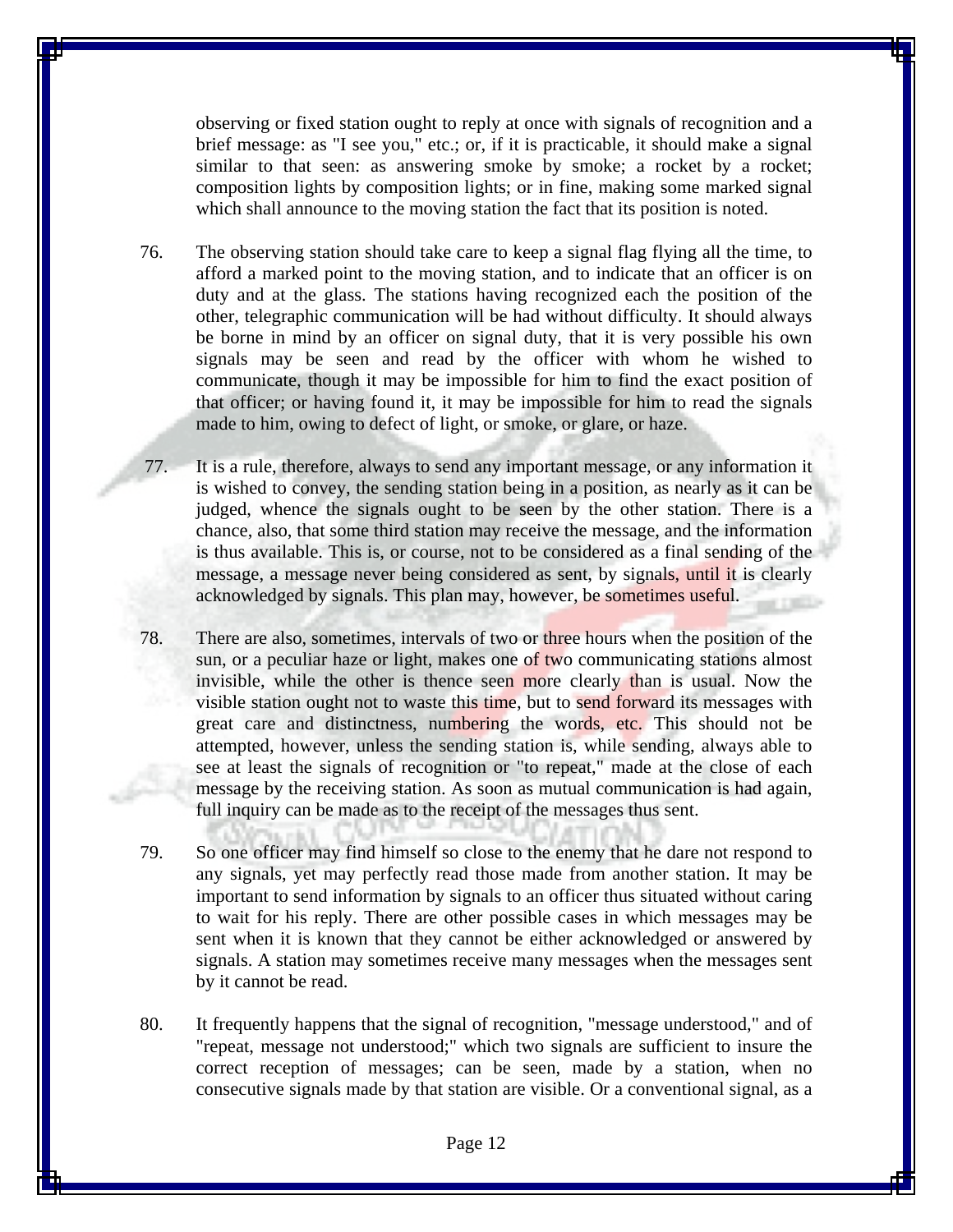puff of smoke, may be agreed upon to indicate, "messages understood," before the signal parties separate. Two puffs might mean, "repeat;" or any other signal may be adopted.

81. On the same principle, an officer calling a station with his flag, and being without reply, or with such replies only as he is unable to read, continuing to call, may interpose messages; for his flag is as visible and as likely to attract attention while sending a message, as while simply waving for attention. Thus such a message as this may be transmitted: "I cannot see you. Am going to the top of the mountain;" or, "Can't see you. Look for me on the steeple;" or, "Can't see you. Go to open field on crest of ridge," etc.; or, "Can't see you. Enemy are coming by this," etc.

82. This rule applies to night signals when, sometimes, one station distinctly sees the signals of another, but cannot reply with signals of the same kind, because the apparatus is broken, or the supply of fluid for the lights is exhausted. It, in such a case, a station is called, it replies by burning a signal light, or by throwing up a rocket, or by making a camp fire flash, or by flashing gun-powder: the message may then be sent.

- 83. If it is correctly received, the disabled station shows two flashes, or throws up two rockets, or displays two lights. If the message is not correctly received, only a single flash, or rocket, or light, is shown. This indicates that the message must be repeated. A station can hardly be so disabled but that an experienced officer will be able to make this much of recognition. It is hardly possible he should be without some kind of light that can be seen, or the power to make some one of the numberless styles of signals.
- 84. A station should never be located in a camp, or among tents, or where the white canvas of tents can form the back ground of signals viewed from the other station. The passage of squads of men in an encampment, the smoke from the numerous cook-fires, the dust thrown up by marching troops or trains, the curiosity of persons not attached to the station, render the camp the most unsuitable locality for a signal station.
- 85. The difficulties are increased, at night, by the glare of the numerous fires apt to be kindled between the communicating stations, the smoke that then more heavily than in the day, rests over the quarters, and the almost impossibility of distinguishing, at great distances, the signal-torches or lights from the changinglights of the encampment. Every precaution should be taken to avoid these annoyances.
- 86. The point chosen ought to be one sufficiently near the headquarters of the General Commanding, but out side of camp, and on one side of it, on some clearly visible spot, and with as few encampments between it and the communicating station as possible. It is always advisable to avoid working over en encampment, if it is near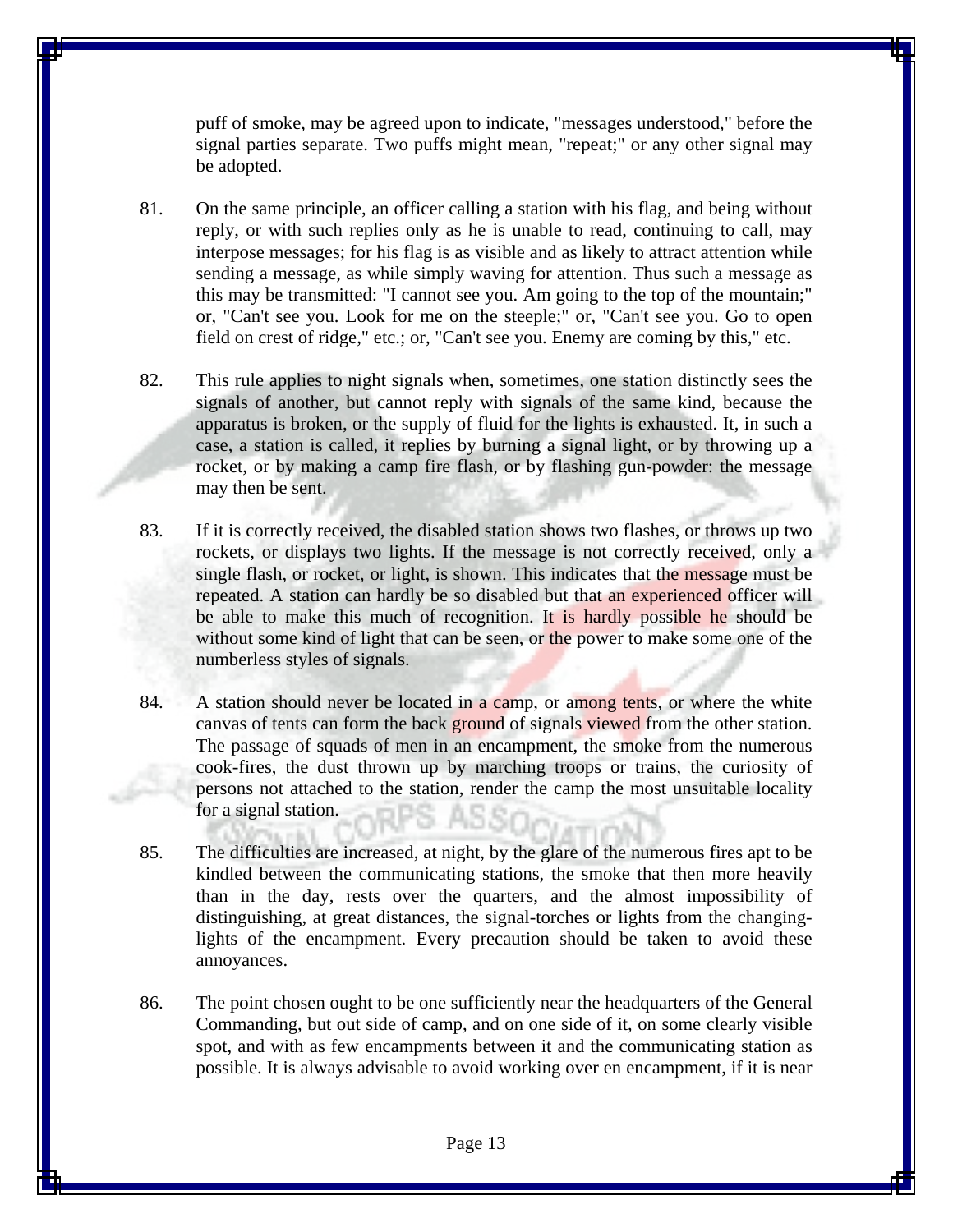and on nearly the same level as the station. The smoke and dust which constantly arise from a camp, are serious obstacles to successful working.

87. Red lights or rockets must be kept at encampment stations, to mark the exact position of that station, if the communicating station is very far distant, and the officers at it thus liable to be confused by the number of lights and fires at the encampment. This will be found to be often the case, when the stations are located among the camps of a grand army."

#### **SIGNALS IN THE FIELD**

- 88. "Cavalry Raids.---When the presence of a cavalry force is heard of in the vicinity of an army, or as moving through any section of the country, a signal party should at once be sent to follow it as closely as they may, to report upon its movements, and to annoy it by indicating its position to such of our troops as may be in pursuit.
- 89. These signal parties fire, at different times, at night, rockets or roman candles, to show the general direction in which the enemy may be. During the day, cartridgepuffs or heavy smokes should be raised, for the same purpose.
- 90. To this end of attracting attention and directing the march of friendly troops upon the enemy, if there is a known chance to capture or destroy them, hay-stacks, wood-piles, or out-buildings, ought to be fired (using proper judgment), anywhere they may be found in the country lying near the line of the enemy's march; the officer ordering the firing, giving a certificate to the owners, that the property was fired for Government uses.
- 91. The firing of these signals, of any kind, must follow the track of the enemy from place to place. It is the object to thus mark his course that, preparations may be made in his advance to intercept him, or that troops in pursuit may know in what direction to march or to concentrate. So in front of an enemy, presumed to be advancing on any roads, small signal parties should be sent out on every road. These parties are to fall back, firing signals, raising smokes, or kindling fires, as the enemy advances.
- 92. Some of the parties ought to conceal themselves near the roads, to gain all the information they can before reporting; others to wait, with the signals ready to be fired, and only light them when the foe drives them from their position. Thus a cartridge-puff may be raised at the last moment it is safe to remain at a station.
- 93. A few daring men can thus cause infinite annoyance to an enemy, whose success is often depending on the secrecy of his movements. In all cases of this kind, a dominant station or stations, must be chosen somewhere, from which the signals made, in any part of the country, can at once be noted and reported, and whence reports must frequently go to the senior commander in the vicinity, and to the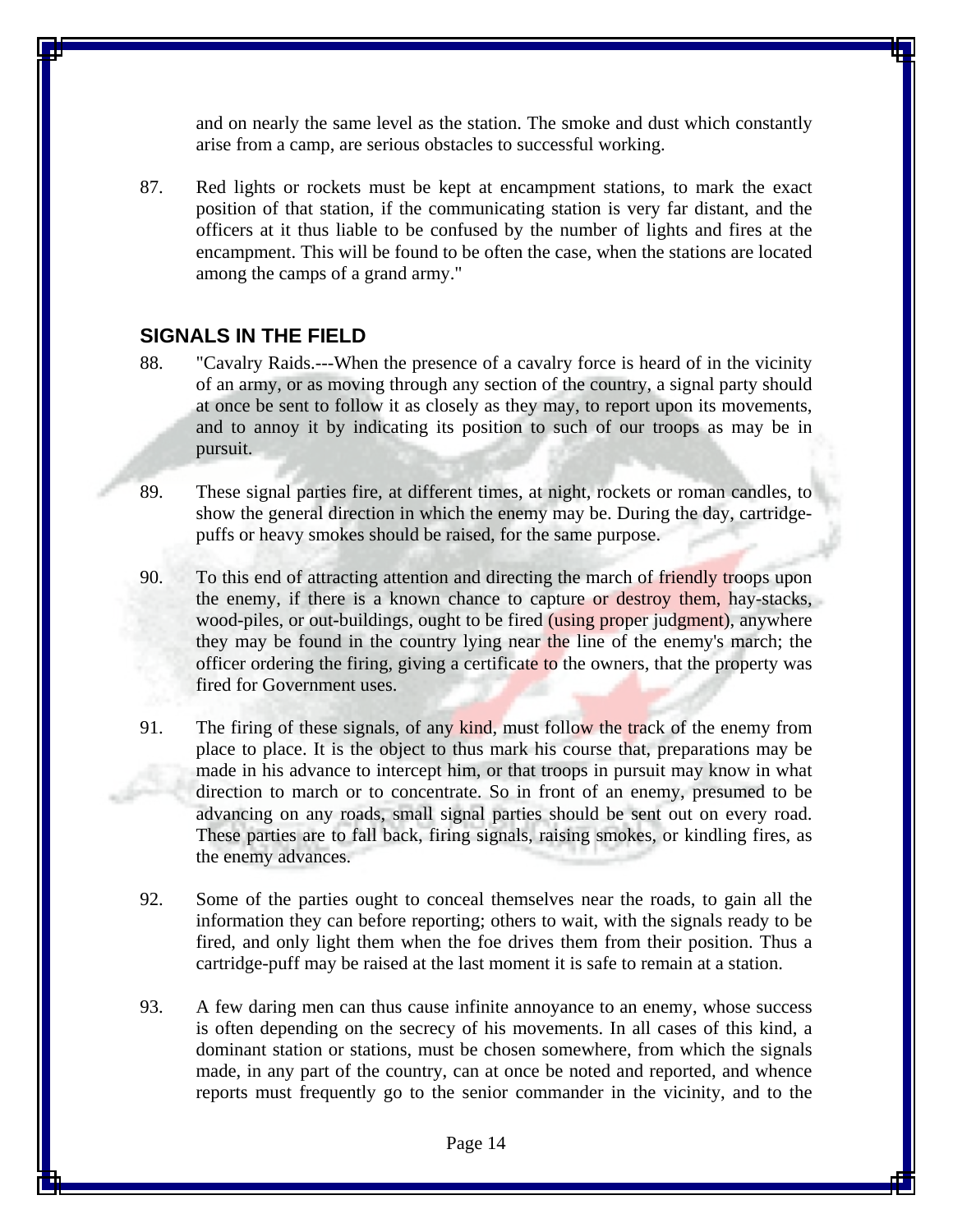General Commanding. A constant watch must be kept from this position; and signals seen, in any part of the country, must be at once reported as to the distance, kind, and direction.

94. If communication is to be between ships in a bay or river, the officers will consult together, if possible, before parting, as to the place at which the ships will probably be, the color of the flags it will be best to use, and in what direction, by compass, the vessels will be from each other. They will consider, also, whether signals will be preferably made from the decks or the rigging, as the "tops," and whether the make of the land or river bank, is such that it is likely the hulls of the vessels will be hidden from each other, as by rising grounds or by trees. It is possible this will be the case. It will be considered, also, whether the masts will show above the trees, and how much of them will show. To ascertain this point, the officers should, together, ascend the rigging and estimate the height of the obstacles in the direction in which it is supposed the signaling will be necessary.

95. When vessels, co-operating with land forces, are to go into action, the post of the signal officer is on the "fore," or in the "maintop." A signal flag should always be kept flying from some prominent position on every vessel carrying a signal officer. Signal officers, serving with troops, or on other vessels, can thus know with what ships it is possible to have verbal communication.

96. The officers at each signal station must take care that a lookout through the glass, is kept at each station so constantly that no signal can be shown, at any time, at the communicating station, for more than ten minutes without receiving an answer. For this reason, when not at the glass himself, he will cause his men, or any one on duty at the station, to keep a regular "glass-watch," assigning the men by turns, and fixing particular hours for each, that responsibility for neglect may be easily traced. These details will relieve each other every two or four hours, day and night.

97. The watchmen on duty must be seated at the glass; and before assuming his station must, with the aid of the soldier last on duty, make certain that he knows the exact position of the observed station, and that it is plainly in the field of the glass. This precaution is particularly necessary at night, when the least movement of the glass may have thrown the station out of view. All land marks being then invisible, there is nothing by which to detect the error; and signals might be long shown in vain at one station, while the glass not bearing upon them is attentively watched at the other.

98. Torches.---As a general rule, if stations are not more than ten miles distant, the regulation torch-light, shown in motion at one, will be seen with the naked eye, or the marine glass, at the other, as a light sufficiently strong to attract attention.

99. Establishing Signal Stations.---When high winds interfere with the proper display of flags, or other signals, at any position, the signal station there ought to be

Page 15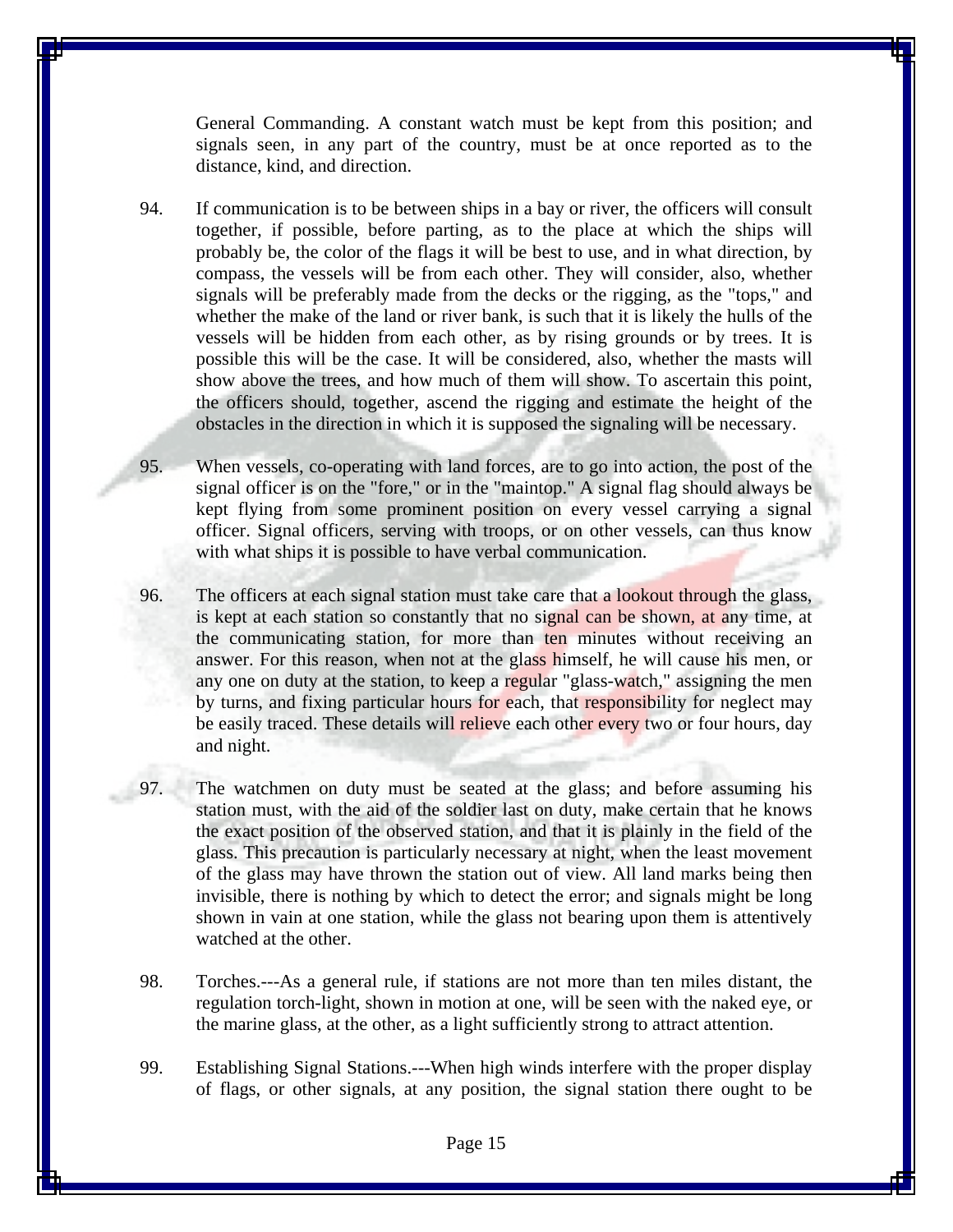established in the lee of a grove, or sheltered by a house or hill. It will sometimes happen that, signals made from a given position, cannot be seen; while, near that position, is a point at which a sky-exposure, or other advantage, can be had, which will make the signals there visible. In such case, the receiving station should direct the sending station where to place the flagman. This may be done by the usual signal of the codes prepared for the purpose, or by an especial message.

- 100. When the color of a signal flag to be used at any station has been determined upon, and the flagman has been placed, it may yet be necessary to decide, whether there are any obstacles to a clear vision existing between the stations. For this purpose, view the station to which communication is to be had, from the sending station, with a telescope; first from a position close to the ground, at the feet of the flag-man, and then from two other points, close to the ground: one on his right, and one on his left, and at a distance from him, equal to the length of the signal staff to which the flag is attached. If, from these three points, the position of the telescope at the other station, or the whole position on which the flag-man there stands, can be seen, it is certain that every signal made at the first station can be seen at the other.
- 101. Similar precautions to determine this point should be had at both; such precautions are particularly called for at night. The foot-torch, lying close to the ground, is often hidden by bush or high grass near it, and night-signals are thus made unintelligible. Signaling should never be commenced at night, at any station until, with the head as near the ground and in the place at which the foot-torch will be, the receiving station has been observed, and made sure, that the foot-light shown at the first, will be plainly visible there.
- 102. When a station is occupied and worked during the day, all preparations for night signals, such as filling the torches, properly placing them, determining that, when lighted, they will be in view of the other, etc., should be made before dark. When this is impossible, as when the station is first reached at night, it may be held, that it is fair to presume, that any point at one station from which fires or foot-lights known to be at the other are visible, is in proper view from that station.
- 103. Glasses--When a signal station is to communicate with two or more stations, a telescope should be firmly fixed, bearing on each, and so far apart that the reader at one will not be in danger of disturbing the reader at the other by his movements. At permanent stations, the fixed telescopes should not be removed from their supports when signaling has ceased for a time, unless it may be necessary to clean them; but they should be kept in position carefully covered to protect them from the weather.
- 104. When the atmosphere is laden with moisture, the object and other glasses of the telescope being cold, sometimes condense it, and become covered with a thin film or mist; this is especially likely to happen at night. It should always be suspected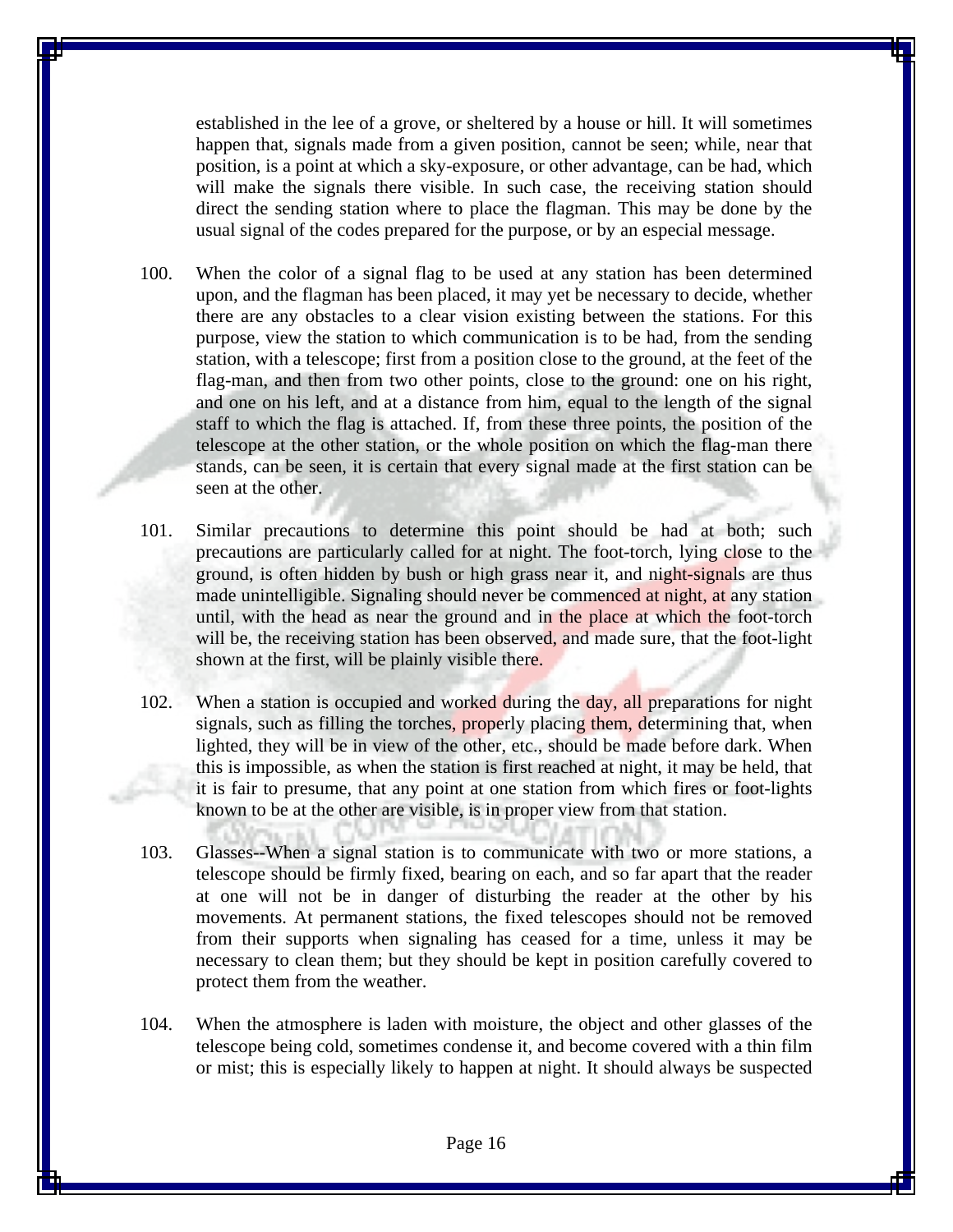when, while the might seems clear and lights can be seen with the naked eye, they are seen with difficulty with the glass.

- 105. To remedy this, the glass ought to be thoroughly warmed at a fire, or with a lamp, and made so warm as to retain its heat while it is being used to receive messages. The eye-glass of the telescope is sometimes obscured by the moisture of the breath condensing upon it while the eye is at the glass; this ought to be carefully guarded against.
- 106. Telescopes ought never be allowed to fall into the hands of the enemy. Officers, on dangerous stations, ought to conceal their glasses when not in use. When a glass is to be hidden for precaution, the object lens, or one joint of the telescope, should be hidden separately from the body of the telescope. A single joint or one lens is so small an object, that it can be concealed almost beyond the possibility of discovery. If an officer is in danger of capture, and there are no means of concealment, the telescope glasses must be shattered or rendered worthless rather than surrendered.
- 107. If, for any reason, telescopes have not been fixed on communicating stations during the day, they must be fixed and adjusted before dark. After dark, landmarks are lost to view, and distant stations are discovered with difficulty. The glass must have in its field the exact point at which night signals are to appear, and must so remain, properly sheltered, until morning. The neglect of this care often causes much trouble.
- 108. The telescope should always, when possible, be first placed in rest and properly adjusted in some sheltered or shaded position, and in one as convenient as attainable, before communication is opened, for after communication is opened, important messages may come so rapidly, that the glass cannot be abandoned, and the station must be worked for hours with much of discomfort and even of suffering, on the part of the reading officer.
- 109. To adjust a telescope to its proper focus, view with it some object with well defined outlines at a distance of about half a mile, lengthening or shortening the eye-glass joint until the object is seen with the sharpest distinctness. To adjust a glass at night, fix it upon some brilliant star.
- 110. Glasses which are to be used in the field, should have plainly marked upon one of the eye-glass slides a focus mark, so that they may be adjusted at any time without an especial adjustment in every case.
- 111. Telescopes, as a general rule, absorb light in proportion, as their magnifying power is great. The most powerful glasses are therefore to be used for minute observations on the clearest days, or where there is a strong light upon the observed object. When the light is fading, or there is little light upon the observed object, the clearer view will be had by those glasses of low magnifying power.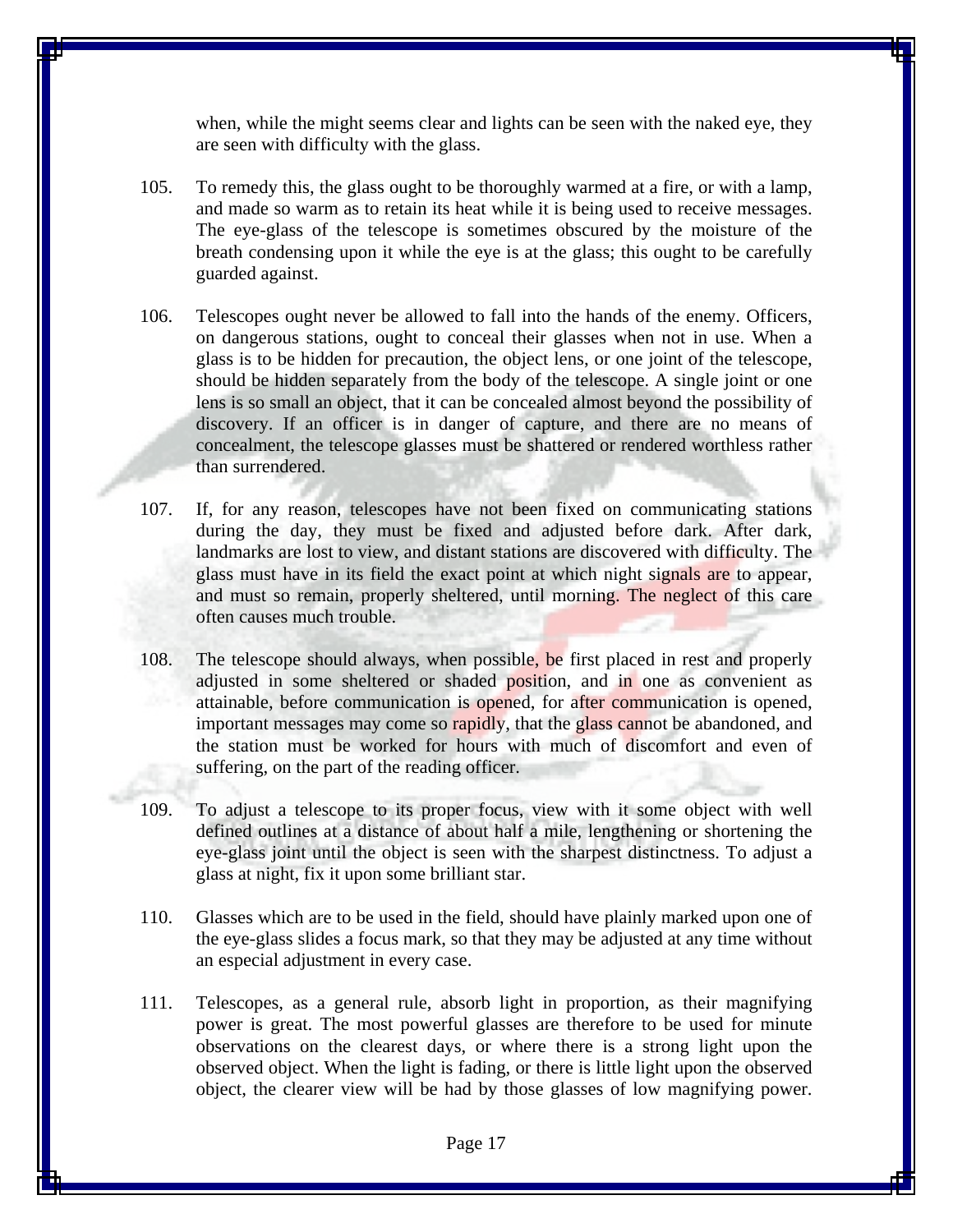When telescopes are fitted with a double adjusting focus, the short focus is to be used, where the light is dim, the long focus where the light is strong.

- 112. Old newspapers furnish the best material with which to clean lenses. The pieces to be selected should be free from grit or anything to scratch the glass. Soft paper is better than chamois skin. The telescope glasses ought to be kept scrupulously clean. If the glass is to be carried in the rain, a leather cap must always cover the eyepiece end. Without this precaution, the glass will be filled with water, and may be ruined.
- 113. Binocular glasses (marine glasses) have, with a low magnifying power, an extensive field of view, and give much light. They are for use in observation of extensive movements, where large tracts of country must be taken in one field of view, or in sweeping the landscape in view, to find the tents of the enemy, his wagons, etc., or other objects to be afterwards more closely examined with the telescope. They are employed on shipboard, or in boats, where the rolling motion interferes with the use of the telescopes. They are used for observations to be made on horseback, or in hasty examinations made on foot or in trees, and generally for all observations not critical, or those to be made under circumstances where the telescope cannot be conveniently handled.
- 114. The marine glass ought to be held by both hands when in use; and to steady it; the arms ought to be kept close to the body. In following a moving object, to keep it in the field of view, the head ought to be turned with the glass. For reading signals at short ranges, as say, up to five miles, these glasses are better than the telescope. Signals have been frequently read with glasses of this description at the distance of ten miles.
- 115. When reading messages through the telescope, or observing any object intently in bad weather, cover the head with a blanket, or the cape of an overcoat, or any dark covering, extending this covering over all the telescope except the object glass: particularly do this when exposed to a dazzling light, or the sun's heat, or in windy weather. The covering shuts out from view all objects near the observer, and thus enables the faculties to be concentrated, and, at the same time, it protects the eye from the disturbing light, the winds, particles floating in the air, etc.
- 116. It should be practiced to use both eyes open at the telescope. This can be readily done. The method is more comfortable than to use but one eye, and by it is prevented much of that weariness and injury to the eyes that often follow if they are overstrained, or too much labor is thrown upon them.
- 117. To find any small object, as a signal-man or flag near any known position, or to fix the telescope upon it, mark, with the naked eye, some prominent land-mark, or object near which the smaller object is supposed to be, place that telescope carefully adjusted in rest, then sight over the glass upon the marking object near which the smaller object is supposed to be, place the telescope carefully adjusted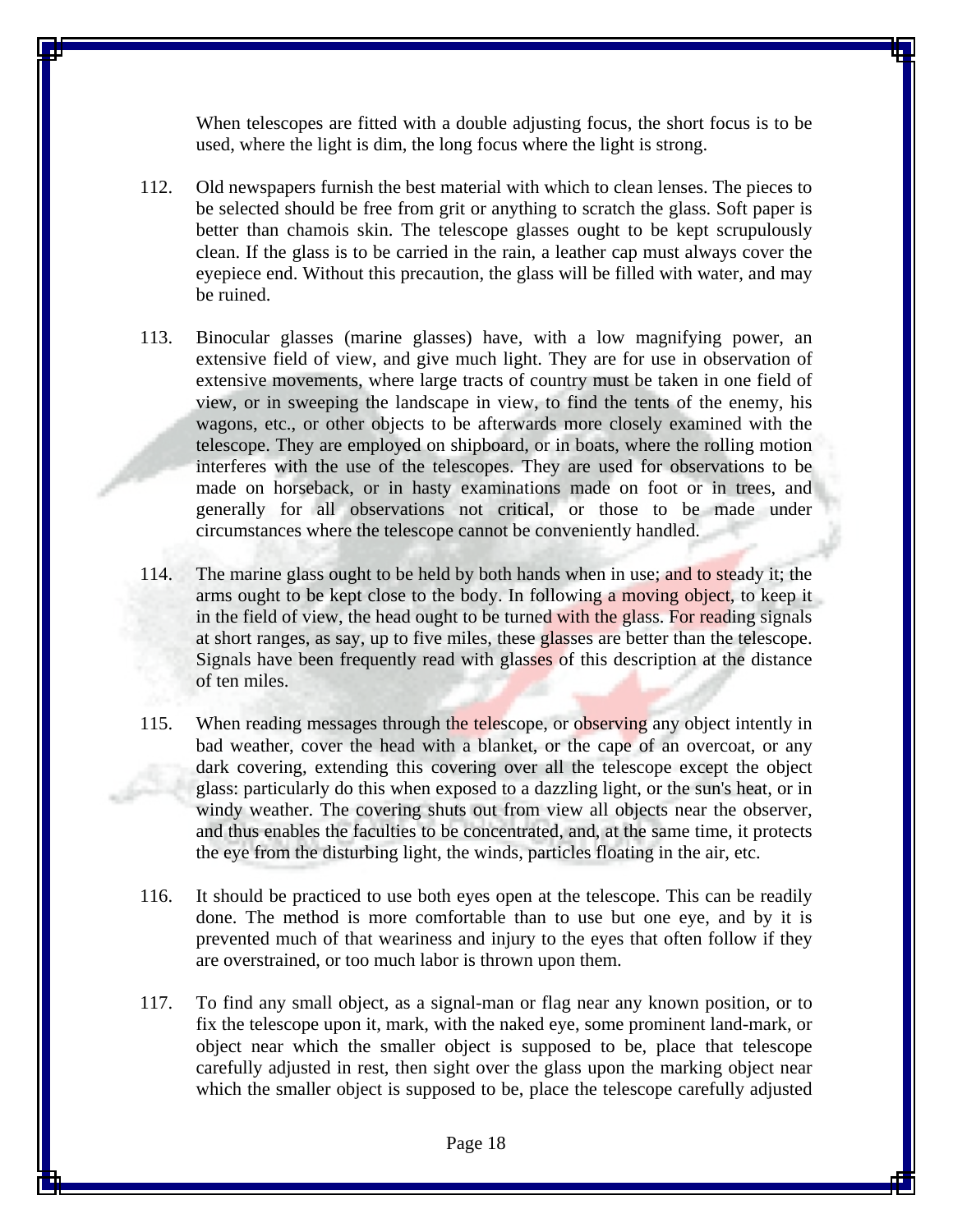in rest, then sight over the glass upon the marking object, as sight is taken over a gun-barrel; if the eye, the object being thus covered, is now placed at the eyeglass of the telescope, the prominent or marking object will be found in the field of view. It will be easy then to scan the country near the marker until the smaller object is found. This practice is often necessary at night, when only a point of light is seen, far off through the darkness, and the telescope must be turned upon it.

- 118. When the compass bearing of the object to be sought for is known, the telescope, adjusted and placed in rest, may be aligned by a line drawn with the proper compass-bearing. Commencing then with the view at the horizon, the telescope is moved lightly from side to side, taking in, each time, fresh fields of view a little nearer the observer, until the whole country shall have been observed from the horizon to quite near the station.
- 119. When the general direction only of an object can be given, and it is to be sought for, the whole landscape in that direction to the horizon, is to be divided into sections by imaginary lines, the limits of these sections being bounded between visible land marks through which the bounding lines are supposed to pass. Each section is then to be scrutinized, little by little, until the glass has been passed over every spot. The search can hardly fail to be successful. It must be systematic.
- 120 Practice should be had in the use of the telescope held in the hands without rest, in rapidly bringing objects in the field of view, and in the habit of examining an object or point thoroughly, yet quickly. Observations can often be made with such rests as the shoulder of a man, over the back of a saddled horse, or with a cane resting on the ground and held in the hand that steadies the telescope. Very great quickness in the bringing of objects within the field of view can be soon acquired. The eye becomes educated to a remarkable keenness of vision by continual practice.
- 121. When observations are made with the telescope, or when messages are being received by it by signals, nothing must be taken for granted, and nothing considered as seen, until it has been positively in view, and so clearly as not to admit of doubt. Never presume to anticipate what signals will follow from those already made. A signal must never be considered, or announced as read, until it has been actually seen. Carefully watch the communicating station, until the last signals are made, and be very certain, before ceasing to watch, that the signal for the end of a message has been distinctly given.
- 122. The telescope on a signal station should always be fixed. The glass stand or support may be a heap of stones, two saddles lashed together, a temporary tripod of sticks, a post, a stump, fence, anything furnishing a steady rest. Blankets; thickly folded, or any cloth, as an overcoat, a cushion or a pillow, placed under the glass, almost entirely prevents vibration. Stones, or other heavy bodies, ought to be placed on and about the glass, in order to secure it in its place and to steady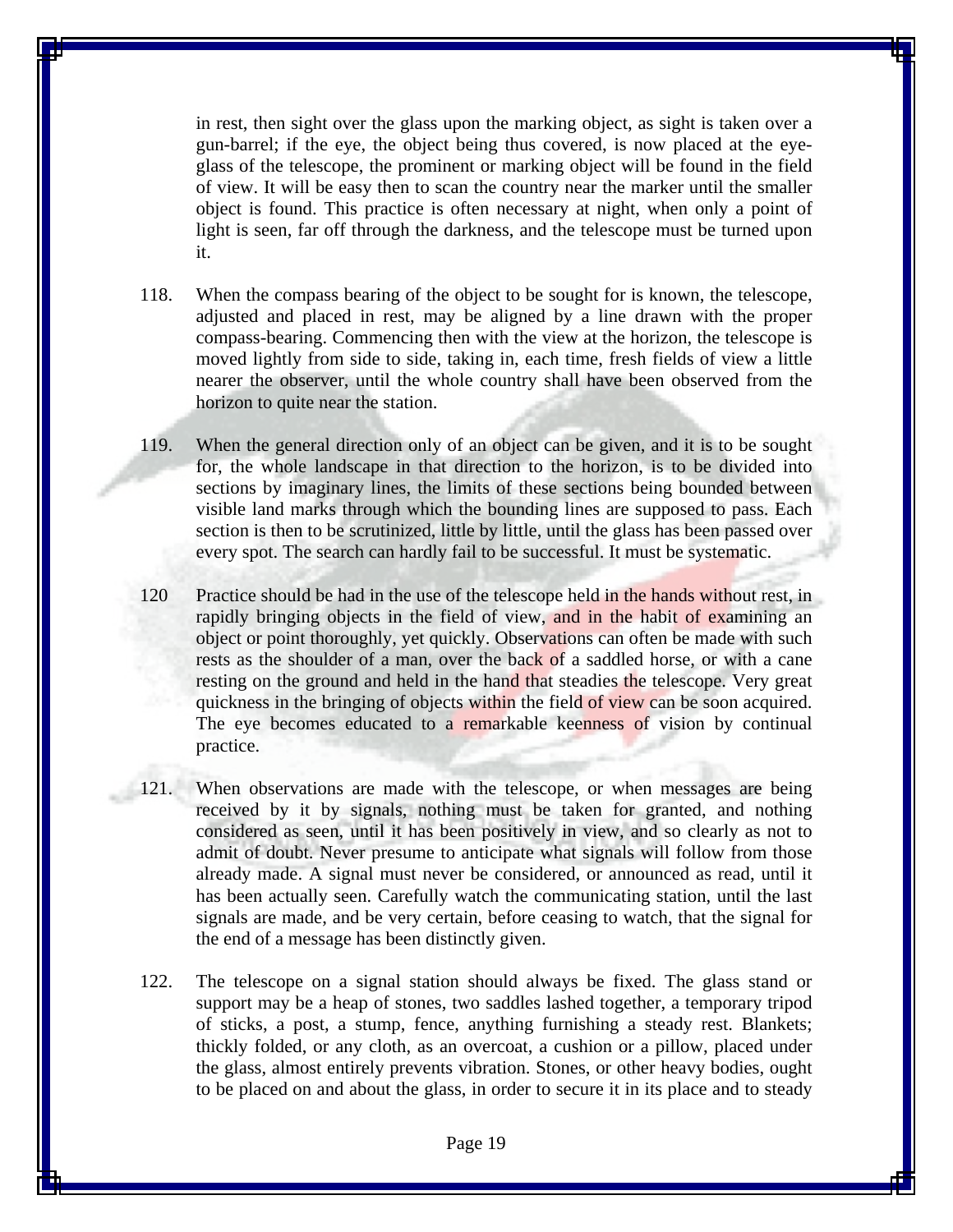it. The brass telescope holder, fitted to screw into trees or other wooden supports, is very useful.

123. Trees, having branches and leaves, are apt to be shaken by the wind; for this reason, a fence corner, a stump, or solitary post, or rock should be chosen in preference. It is important so to construct a support, as to allow the person at the glass a comfortable position when reading, and it should be firm enough to withstand any ordinary gust of wind, or other slight disturbing cause. At a post or fixed station, it is well to construct a permanent glass-stand, and to shelter it with a good tent or sentry-box."

#### **CARE OF SIGNAL APPARATUS**

- 124. "Whenever particular sets of apparatus are to be habitually used for signals in the field, that apparatus should be cared for with scrupulous exactness. Defects in the apparatus not only annoy the signallist himself, sending the message, but they more annoy the person to whom messages are, for this cause, imperfectly sent. A decent, courteous regard for the rights of others ought, of itself, to prevent any person from inflicting on another the consequences of his own carelessness.
- 125. Neglect of apparatus is a matter for discipline. Daily inspections should insure that the telescopes, etc., are clean and in perfect order. If the common field sets of the army are to be used, the torches must be each morning cleaned: they can be scoured with ashes, or washed with turpentine. The torch wicks must be examined, trimmed, and renewed. They must be made tighter by adding new threads to them, if they seem too loose; and this can be judged to be the case, if there is even a slight dropping of turpentine; or they must be loosened by lessening their size, if so tight that the fluid cannot readily flow through them, to feed the flame. The torch screws and catches must be examined, and the torches prepared, in every part, for the labor of the coming night. The torch is not to be filled, however, during the day.
- 126. The flags must be examined, each by itself. If there are rents or loosened ties, they must be washed and dried. A clean-washed flag is seen and read with ease, where flags, dusty and dingy with use, are invisible. Signal flags in use, should be habitually washed each week. The joints and bands of the staff must be scoured and tightened if loose, or carefully fitted again if any shifting or springing has been noticed. Rivets must be reclinched if started. The staff itself ought to be cleaned and scraped.
- 127. The copper cans and the service canteens, are to be examined and filled. They must be cleaned; and if there is a leakage, it must be temporarily stopped. Steps should be taken to turn in any article thus damaged to the depot. If the leather in the top screws of either the canteens or cans is worn or loosened, it must be replaced. The carrying straps and buckles of the canvas case and of the canteens must be examined, and the binding straps counted to render certain that none are lost.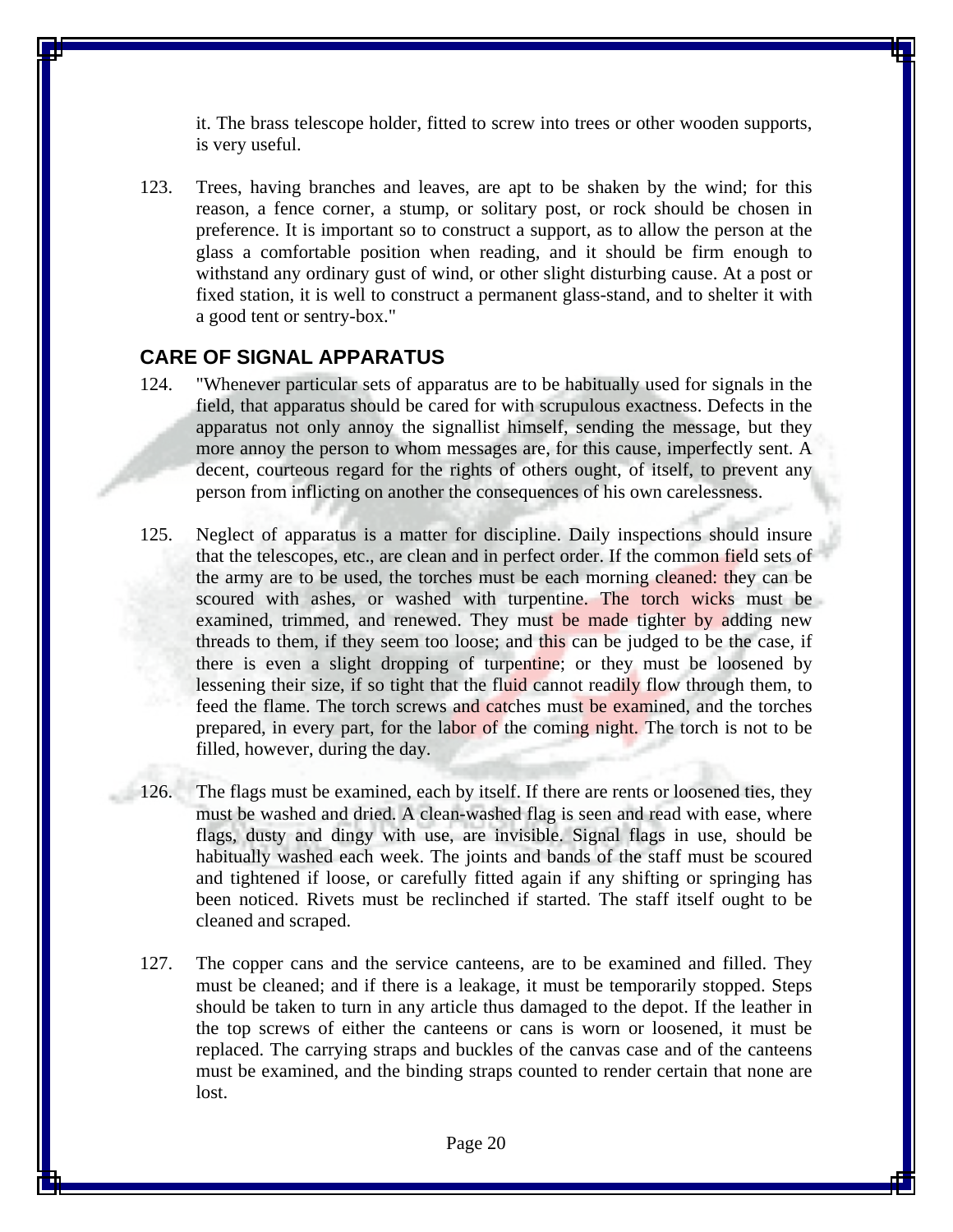- 128. The senior officer on a station, or with any party, is primarily responsible for the condition of all the apparatus; and it is his duty to see, each day, that the whole equipment is ready for instant service. Officers should be held responsible with their commissions for the proper discharge of this duty; and each set must be placed in charge of an enlisted man who will be held responsible with his pay for its condition; precisely as in the case of other branches of the service, each soldier is responsible for the proper condition of his equipment's.
- 129. When the apparatus is to be packed, the torches must be perfectly emptied of any fluid they contain, or the flags and other portions of the set may be ruined by its leakage.
- 130. To carry Apparatus in the Field.---On marches, the whole set of apparatus, packed, may sometimes be carried in an ambulance. This ought never to be done, however, unless the officer is dismounted and traveling in the ambulance.
- 131. A signal officer, mounted, and serving with troops, ought never to permit himself to be, at any time, without his glasses and signal equipment's, his compass, message book, or map. No matter for what purpose he is moving, or how little chance there may seem for his particular duty, the occasion may, at any instant arise, when the power to communicate a few sentences would be invaluable. On reconnaissance's, or when examining a tract of country for signal points for stations, this precaution is to be always observed.
- 132. The following is a convenient way in which to carry the equipment on horseback: the large or first joint is taken from the set and is not carried; the three other joints of the staff, jointed together, are carried, like a lance, the butt of the staff resting in a lance-socket at the stirrup; the staff being carried on the right side of the body of the horseman, mounted, and slung behind the right arm, with the arm passing through the leather strap or lance sling which accompanies each set. The torches, flags, and the remaining articles of the signal set, neatly rolled together, and placed in the canvas case, and strapped across the horse, either in front of or behind the saddle. This package bends easily to fit itself to the saddle. The canteen is carried on the left side of the horse, strapped close to the saddle, and the bottom of the canteen is strapped down, so that it can have no motion.
- 133. To carry a flag flying when mounted, as in changing stations, or at any time when it is desired the progress of the party should be watched, attach the four-foot flag to the staff, and have the staff then carried, slung as a lance, as described above; or let it be carried upright, the staff held in the hand, and the butt placed in the lance rest.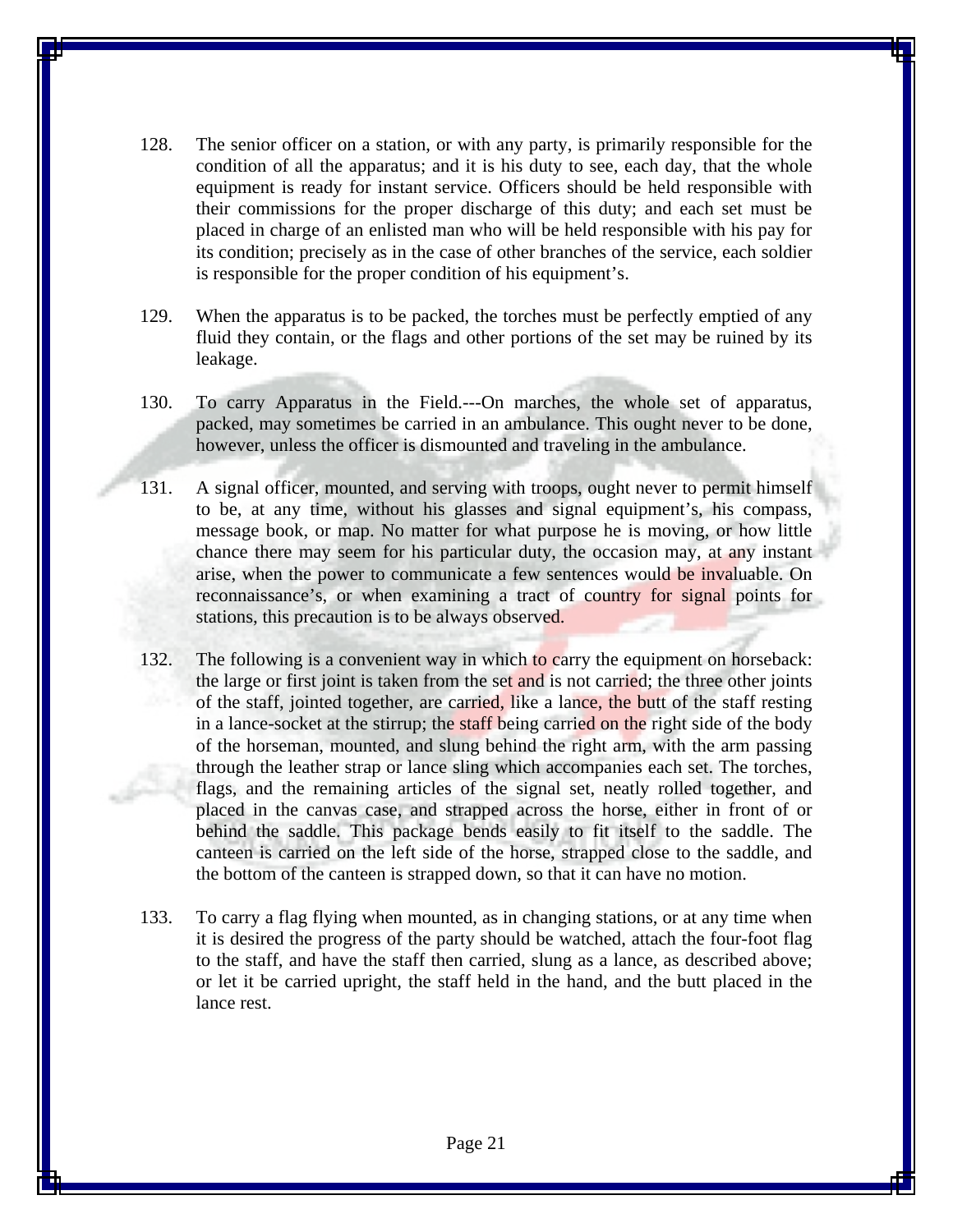# **REPEATING SIGNALS TO VERIFY MESSAGES**

- 134. It may happen, that very important messages received by signals must be verified by repeating, at the receiving station, signal by signal, each signal used by the transmitting station in conveying the message. There can be no error in signals thus verified, and the correct reception of the message is made certain.
- 135. In the verification, each signal must be repeated by the receiving station, as soon as it is made at the sending station.
- 136. The signallists and their signal men, at each station, face each other, the signal men, standing each with his flag and staff in the first position for signals. The chief of each of the corresponding stations has his glass fixed upon the opposite station, and takes his post at the glass. The sending of the message is commenced. As the chief, at the receiving station, notices each signal completed by the sending station, he orders that signal at his own station. The chief, at the sending station, pauses after each signal of the message made at his own station, until he has noted that signal repeated correctly at the receiving station.
- 137. The signal-element numbers, made at each station, must be identical. The signals used may be different, provided their value is understood. Thus, if "one-two" is made at one station, "one-two" must be repeated at the other, though the elements "one" and "two," may be indicated at one station by different signals from the indications of the same numbers at the other station. The messages thus transmitted, signal-by-signal, the sender pausing after each signal, until he sees a similar signal shown, complete and correct, at the receiving station. That his own signal has been seen and noted is then certain.
- 138. A record is kept at each station of the signals shown at the other. This record must agree with the record of message sent. This practice of repeating signals was habitual when semaphores were much employed for telegraphing. It is used with advantage in may instances with field signals, particularly with all those kind of signals which are made by position.
- 139. There are three styles of repetition: one is to repeat each elementary signal of each letter combination as it is made. Thus, to transmit and repeat the signal combination "one-two-one" (121), one is made and is seen repeated at the other station; then two is made, and this is seen repeated; then one is made, and is seen repeated. In this case, no signal element is made until the repetition of the preceding element is certain. The second style is to repeat each letter combination complete. As in the instance of "one-two-one", this combination is made without stop, and is then repeated.
- 140. Both of these modes are applicable to field uses. The first is tedious and rarely ever used. Correctness is sufficiently insured by repeating the letter combinations complete, letter-by-letter, or a message may be repeated word-by-word, or sentence-by-sentence, or the whole message sent is remembered as to its words,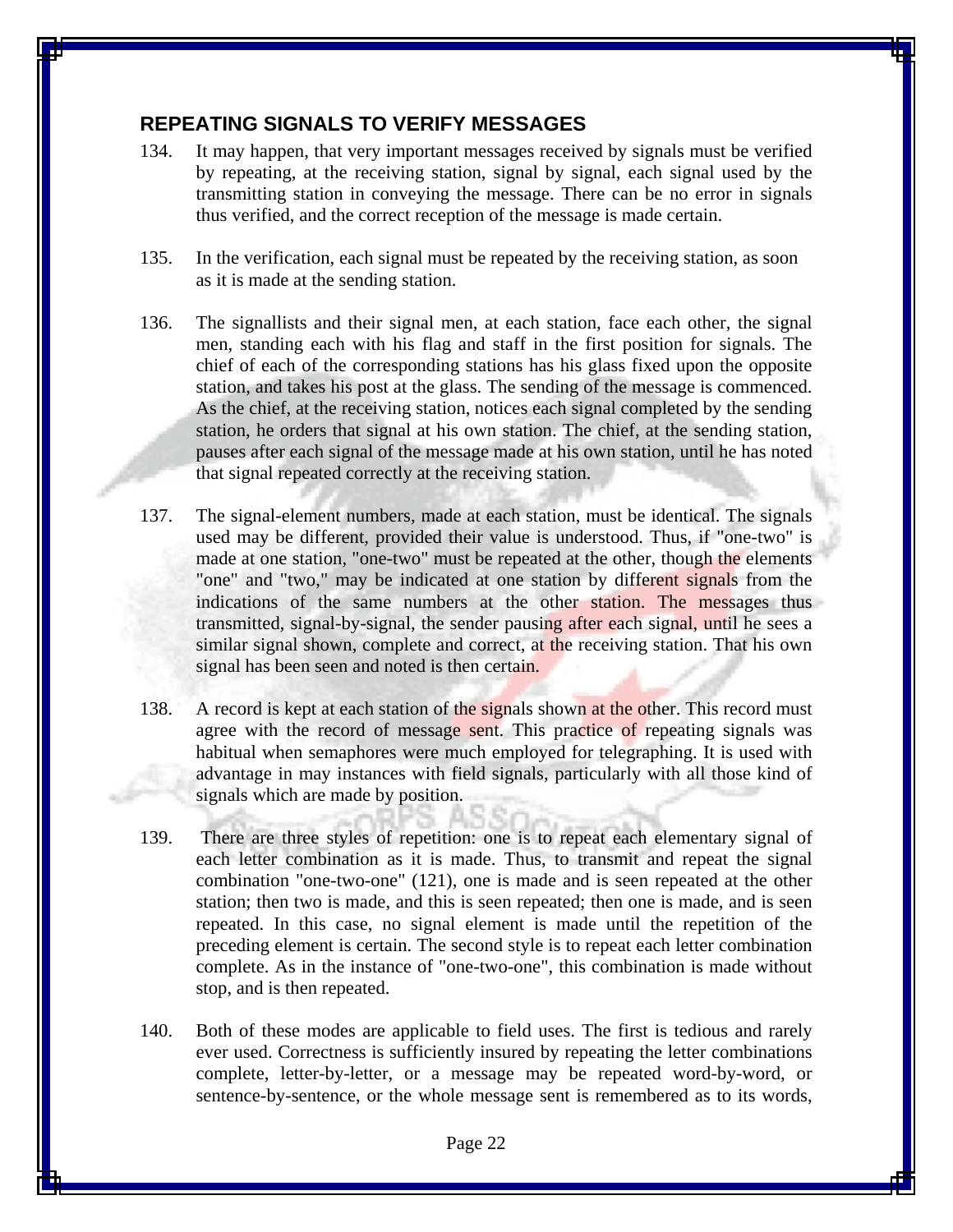and repeated back from the receiving station, showing the same number of words. The occasions for such exactness as requires the trouble of repetition, must be determined by the commanding officers, or by the chiefs of stations dispatching the message."

#### **TO DEVISE SIGNAL CODES**

- 141. "Two parties, each perfectly conversant with the principles of signals, coming in view of each other, can converse by signals, though there may be no pre-concert as to any particular code, or even as to the number of elements to be used in the code they will then devise, and none as to the particular signals they will use.
- 142. This is done as follows: one party, having attracted the attention of the other, as by waving his handkerchief or his arms, or running continually to the right or left of a fixed position sees, by an answering signal, that he is noticed. This answering signal is made by repeating some sign in couplets, as by waving the handkerchief twice to the left at a time, for a number of times, or by making short runs, two at a time, to the left of any fixed position, or by any sign; only it must be repeated twice at a time, with a pause between each repetition.
- 143. These double signals are always signals of recognition. The first party seeing this answer acknowledges it by making signs of some kind of twos. These signs must be of the kind he intends to use in the conversation to follow. He then makes, slowly and very distinctly, six times, the signal, whatever it may be, he wishes to have read as "one," or the first element, and stands at rest. This is carefully noted by the second party, as the signal he is to read as "one," or the first element. The first party then makes, slowly and distinctly, six times, the signal he wishes read as "two," or the second element, and again pauses and stands at rest. This is noted by the second party, as before, to be read as "two," or the second element. The first party now makes, three times, the signal he intends to use for the "pausesignal," or end of a word, and stops. It will be seen, that two elements and a pause-signal have been indicated.
- 144. These are sufficient with which to construct a code. The second party, having distinctly seen and noted these signals made, now makes the signal of recognition as before, then pauses and stands at rest, then makes, in his turn, six times, the signal he intends to use as "one," or first element, then pauses, then makes, six times, the signal he intends to use as "two," or second element, then pauses, then makes, three times, the signal he intends shall be his pause-signal. If possible, the signals made by the second party must be, for each, some numbered elementsignals, similar to those used by the first party. When this is not possible, any other signals may be used.
- 145. The more simple and distinct the signals the better. Each party now knows the number of elements the other party proposes to use, the elementary signals by which those elements are to be indicated, and the pause signal. In this case of illustration, two elements have been indicated. The parties can now converse by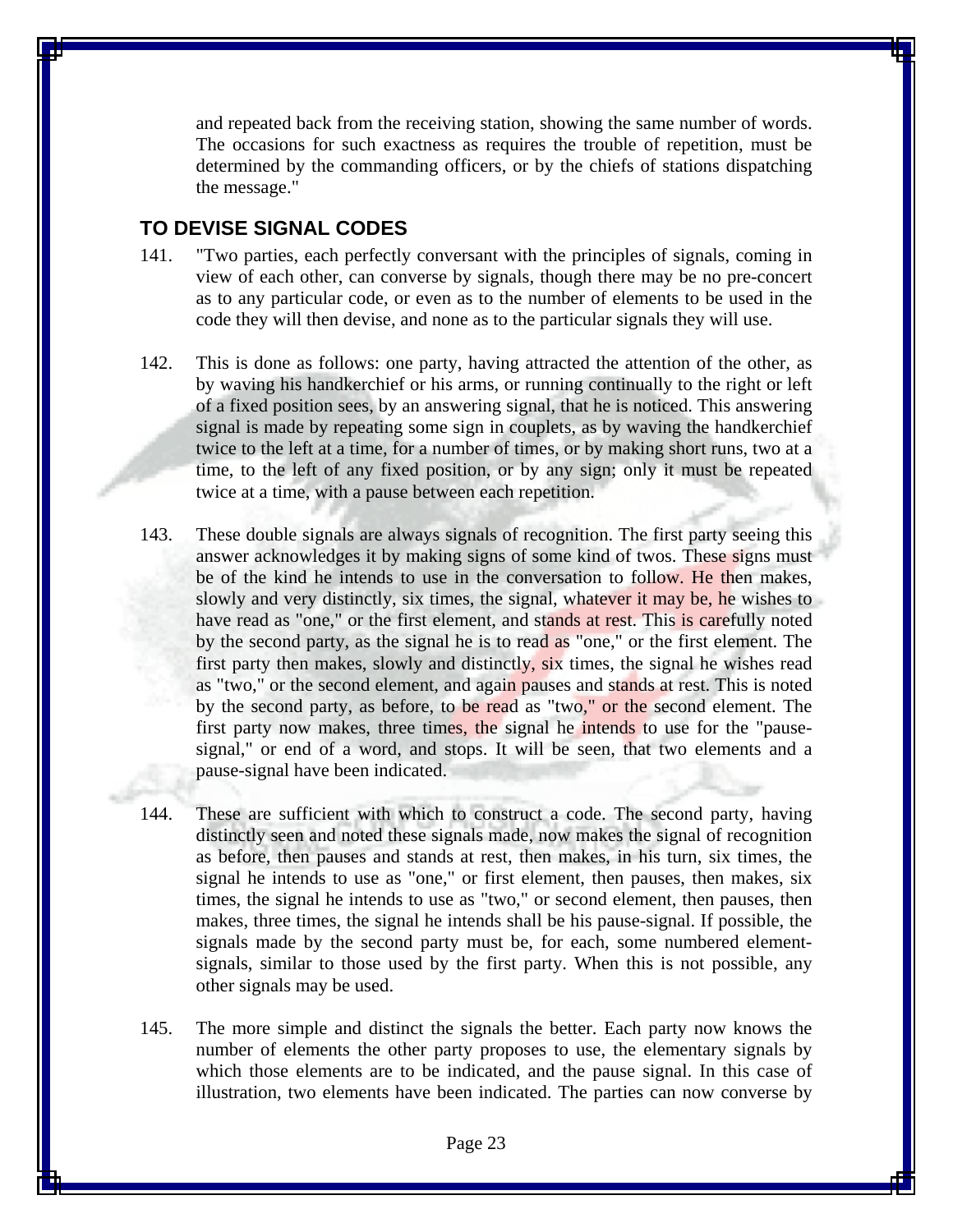an alphabetic code of two elements mutually known to them, using these indicated signals in their proper places for the elements of that code. But if there has been no agreed alphabetic code, then to converse, these further rules are used. The first party shows a signal alphabet; that is, he makes slowly, with pauses between them, any twenty-six different combinations of the signal elements he has shown. These combinations are to stand for the twenty-six letters of the alphabet.

- 146. If the combinations are to be of motion-signals, the motions must follow each other without perceptible pause between them, until each letter combination is complete: there must be a pause of time to evince that this letter is finished. If the combinations are to be of stationary signals, each letter-combination must be a pause of time to evince that this letter is finished. If the combinations are to be of stationary signals, each letter combination must be indicated as completed by making the pause-signal before commencing the next letter. Time must, in any case, be allowed for each letter, to permit it to be noted by the observer. The second party notes down these twenty-six letter-combinations, one by one, with his pencil, each in the order in which it is made, writing for each element signal shown its proper number, as the twenty-six letters of the alphabet follow each other in their usual sequence. So the record might stand as thus: a is 21, b is 22, c is 12; and so on, to the letter z.
- 147. If the receiver doubts the signal for any letter, he makes signals for the sender to stop, and then makes, with his own signals, as they have been before agreed upon, the element-numbers of last letter correctly received. The sender now commences again at this last letter, and repeats that of which there has been doubt. The first party having thus sent the whole alphabet, which it is his intention to use, makes the signal for completed message; that is, three pause-signals together, and awaits the reply. The second party, having clearly seen and correctly noted, in figures, each letter signal of this alphabet, now makes the recognition-signal, to indicate that he has understood it; and then, in his turn, using his own signals, he makes the twenty-six combinations he has received, and in the same order he has received and noted them; that is, in the usual order of sequence of the letters of the alphabet. He closes with the signal for completed message. To this, the first party replies with the signal for "signal seen and understood," and the word "correct." The second party, noting this message, replies with signals for "signals seen and understood," and the word "correct."
- 148. The parties have now exchanged the alphabet, and have verified it. They have given to each other the combinations to be used for each letter, and the signals to indicate these combinations. Of course messages, of any kind, can now be transmitted.
- 149. In this illustration, the alphabetic-code has been supposed to be of two elements; for the reason that this is most commonly used, is the most simple, and can be so invariably applied. If the parties are to use the ordinary signal flag, it will be now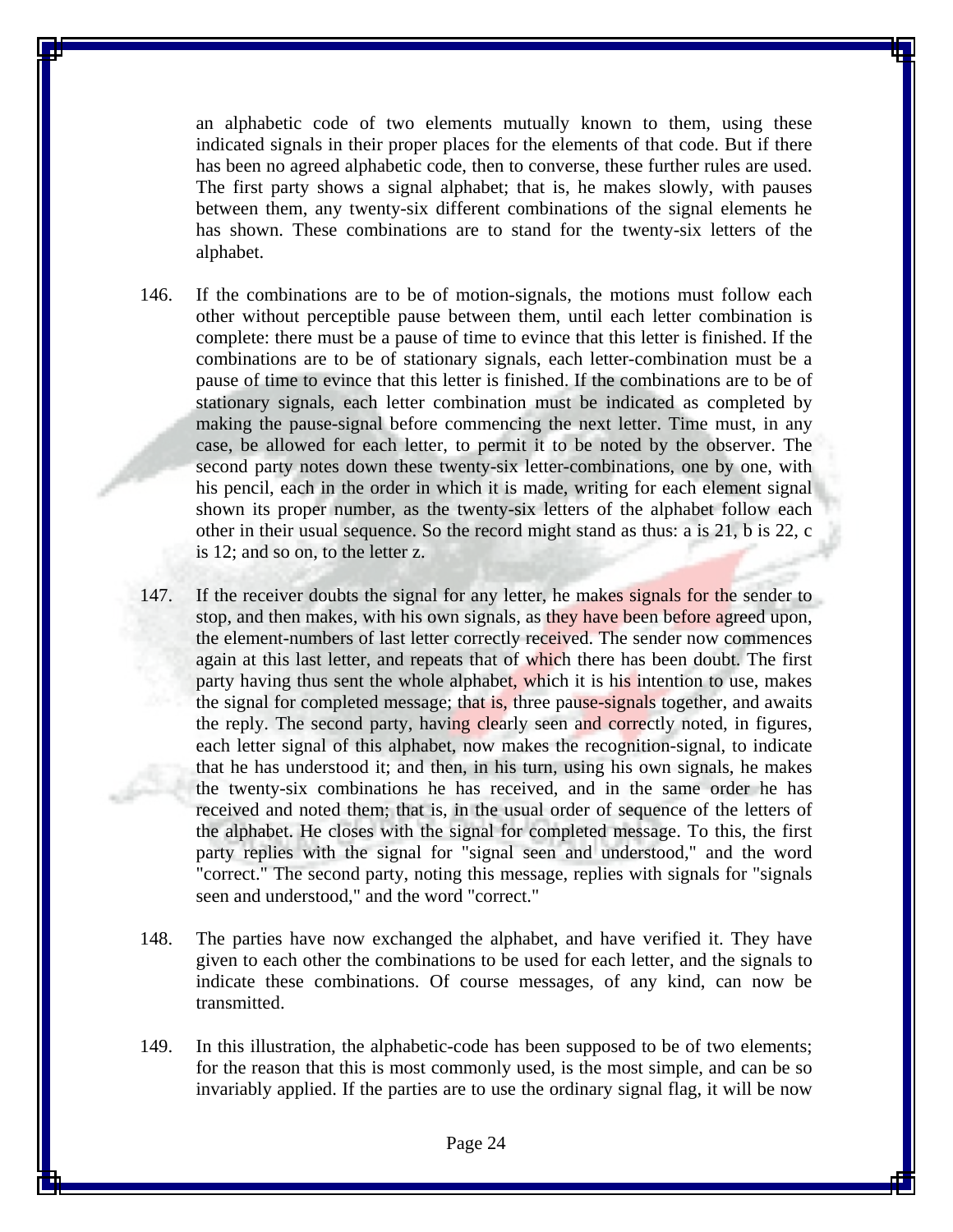readily understood how they can, without any alphabet, code, or pre-concert open, at any time, communication.

- 150. Alphabetic-codes, of any number of elements, may be formed whenever skilled signallists are visible to each other, by processes similar to the one described. This being the rule: that, so long as the signallist makes each signal six times, he is indicating the elementary signals he intends to use; and these elementary-signals are designated by the observer as the first, second, third, fourth, and so on, elements, according to the order of the sequence in which they are exhibited one after the other. The alphabets are then devised, to consist of two, three, four, or more elements, as the case may be. The pause-signal alone is made three times; and when it is made, it indicates that all the elementary-signals, to be used in the alphabet it is proposed to devise, have been shown.
- 151. Thus, if two different signals are shown, each six times, and are followed by a pause-signal, made thrice, it is indicated that the alphabet to follow will be of two elements. If three distinct signals are shown, each six times, and are followed by a pause-signal, made thrice, the alphabet is to be of three elements; if four distinct signals are made, each six times, and are followed by a pause-signal, made thrice, the alphabet is to be of four elements; and thus on for any number of elements.
- 152. This power of extemporizing alphabetic-codes of signals, of any order, and with any kind of signals, without pre-concert, other than acknowledge of general rules, and the possibility of so opening, at any time, anywhere, telegraphic communication between persons who may never have met, and may never meet more nearly than they are when thus conversing by signals, may be of use in a thousand contingencies of the service. For military uses, it has this advantage: that, if the parties are in sight of each other and at liberty, and can be protected, no human power can prevent their communication. It is available for beleaguered forts or cities, or vessels in distress, when communication cannot be had by boats; between any persons who, for duty or for pleasure, may wish to communicate at a long distance. Of course, it can be used with any apparatus or any mode of making signals, which has been described, or is conceivable. It can be used with day or with night signals, or with signals by sound.
- 153. With these rules known, the alphabet, and the dictionary of any language, given messages may be sent, and those may converse whose different nationalities would render conversation, by speech, impossible. The signal alphabets being once agreed upon, by the rules just given, each signallist finds, in the signals seen by him, and standing for letters and words, the letters and phrases of his own language; and when he signals in return, he makes, with his signals, the letters and the words of the language of his correspondent. An American, in distress, might thus signal intelligible messages on the coast of Russia, or of France, to the natives of those countries. Or two foreigners, coming in sight of each other, might converse, understandingly, by messages thus written in the air: for to signal by aerial signals, is virtually to write letters in the air, when neither of them would be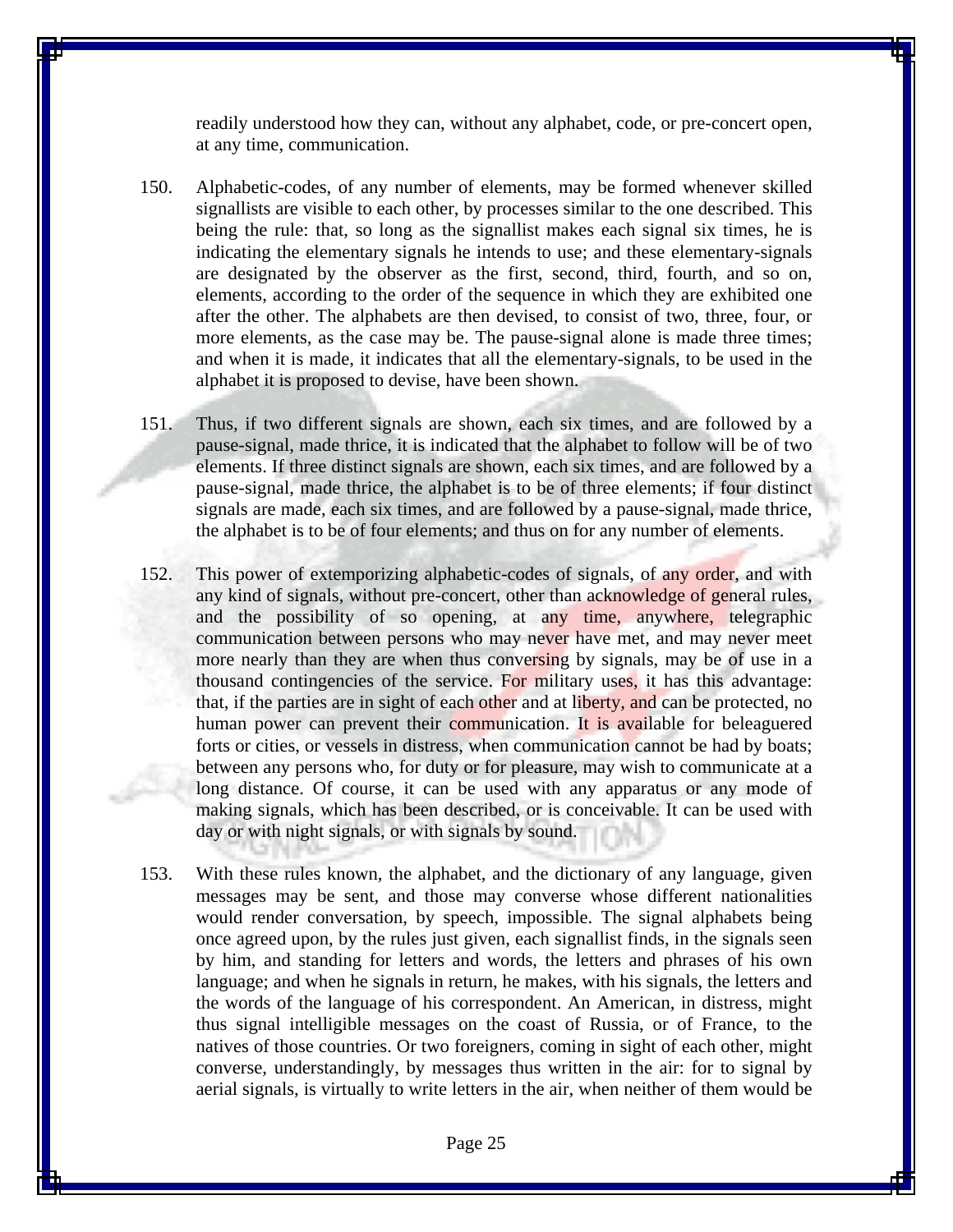able to comprehend the spoken pronunciation of the words that had been thus transmitted. The dream of a universal language; is perhaps as nearly realized by these simple devices, as in any way hitherto suggested.

## **STATIONARY AND PERMANENT SIGNALS**

- 154. It is sometimes necessary to use permanent instead of transient signals, or signals made by placing objects in positions instead of in motion. This may be done to deceive an enemy who, having some clue to signals by motion, is entirely thrown off by permanent signals, or signals by position, though the signals made may be in reality identical when reduced to their elements and their combinations; or the change may be to rest men who are wearied by the labor of motion-signals; or the position may be such that signals of position are, for some reason, preferable.
- 155. The rules for making signals by position, are the same as those which have been given for making signals by motion; only instead of 2, 3, 4, 5, etc., motions, each of which stands for an elementary-signal, there are 2, 3, 4, 5; and so on, positions which may stand for an elementary-signal, the signal object being to make each element placed in that position which indicates the proper number for that element, and there held until it has been recognized. In making signals by position, it is customary for each receiving station to repeat each position-signal as soon as it is observed, and at the sending station each signal, when made, is kept in position until it is thus recognized.
- 156. In rapid working, it is not absolutely necessary that this should be done. It is sometimes the case, that signals, by position, can be better hidden from the enemy, that those by motion, and that, for this reason, the signallist is less exposed to an enemy's fire while making them. A practiced signallist, should accustom himself, by considering supposable emergencies, and by devising plans of signalling for each emergency, and by practice in the field, when this is possible, to render available for signalling, all kinds of common things by which he finds himself surrounded; and to practice, using these things and conversing with signal codes of different numbers of elements, orders, and classes of signals, with transient and permanent signals, and in the use of ciphers, until he has made himself so skillful that he can, at any time, devise a mode of conversation, and carry on that conversation in such a way, that an enemy cannot decipher it.
- 157. Permanent signals may be used with semaphores, made on a flag-staff, or with the most simple structure and of work. The human figure, light clad, so as to show prominently on a dark ground, or when exposed against the sky, makes, with its movable arms, one of the best semaphores. Thus a man, with his coat off, is an upright with two movable and jointed arms. There is hardly any kind of positionsignals, but can be made by placing the arms of this man in different positions. This human semaphore is visible, and the signals made by it are legible, with a good telescope, for a number of miles. To make the signals more distinct at a great distance, white discs, or flags, brilliantly colored staves, or any showy object, may be held in the hands."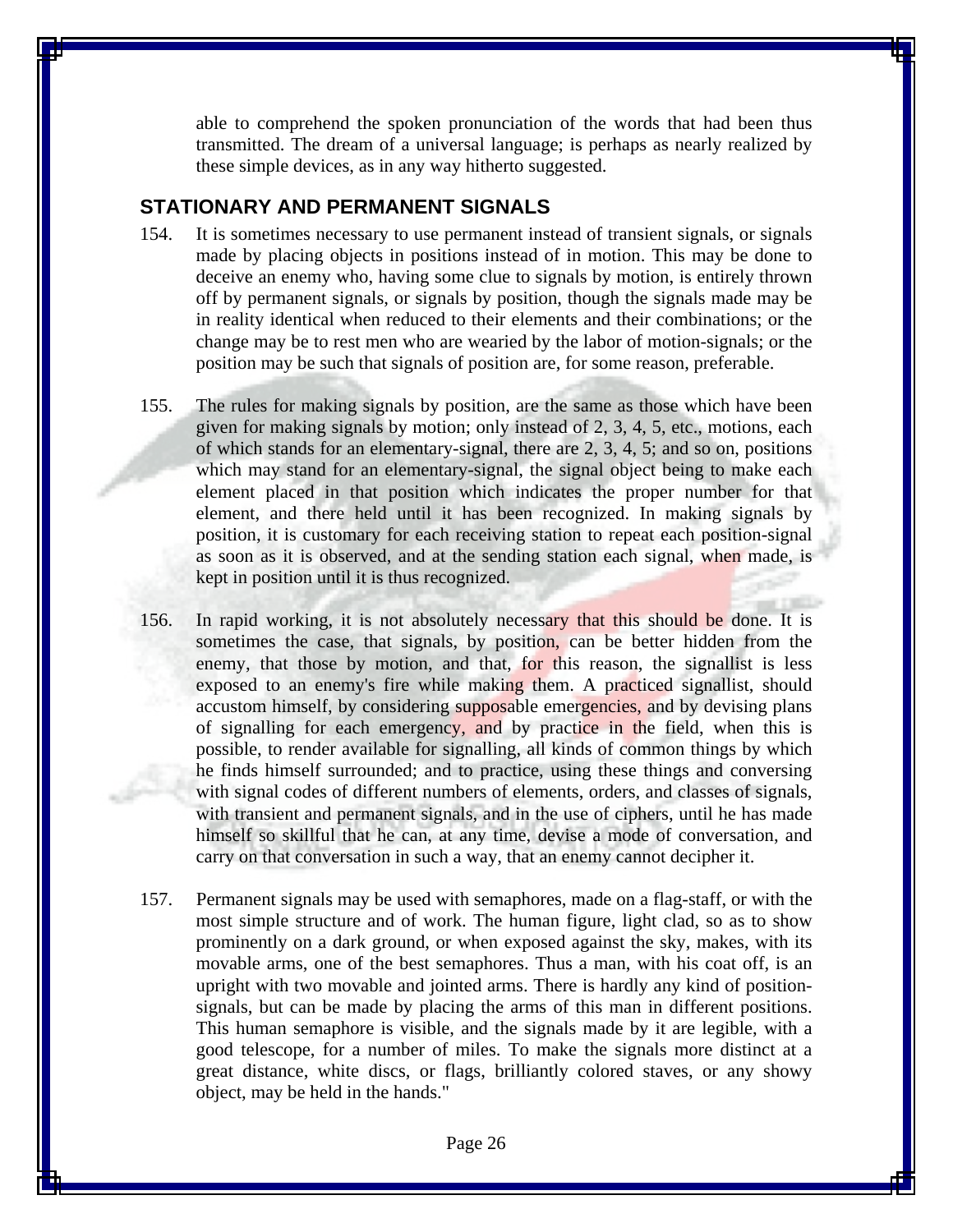#### **POSITION OF FLAGMEN**

- 158. The position of a flagman, transmitting a message, must be exactly facing the point to which the message is being sent; and this must be the case, whatever the style or character of the signal he is using. Signals, of whatever description, made by the flagman, must also be exactly shown on his right and left. In other cases, they will not be clearly displayed to the observer. To determine this exact position, a line, direct to the other station, should be sighted, as over a straight rod for instance, and a line following this direction should be marked on the ground in front of the signal man. A line drawn at right angles with this line should extend on each side of the signalman. If the common signal equipment is to be used, a marking stake should be drawn on the line in front of the flagman, and twelve feet distant from him; and a similar marker should be placed at the same distance on the sidelines on either side.
- 159. All signals must be made with reference to the directions indicated by these stakes. These lines must be established by daylight, if possible. The use of the markers, secure the most perfect display of the signals by day, and is even more manifestly valuable at night, when the communicating station becomes invisible. The flagman has three other guides, by which to determine the proper direction in which his signals must be shown.
- 160. A signal-man, transmitting messages, should always be placed a little in advance of the person at the glass, in order that errors made in forming any signal may be noticed and corrected.
- 161. When signals are made with torches and the ordinary apparatus, at night, the signal-man must stand immediately behind the foot-light, a relates to the other station, and the flying-light be so handled that when brought to the front and lowered to the ground, as to make pause-signals. Its flame, observed from the communicating station, will seem to mingle with the foot-light. When large, common fires are burning at or near the station at night, care must be taken that they are so placed as not to confound the view of the torch signals, or other lights that may be shown. The signalman must be placed well to one side of the fire, and his signals must be displayed out of the line of sight from the fire to the communicating station.
- 162. The light of large fires, burning near, will often interfere, at night, with the use of the glass. The best location for the glass is, in these circumstances, in advance of the fire. The signalman; making either day or night-signals, ought to be placed a little in advance of, and to one side of the officer at the glass in charge of the station.
- 163. Care must be taken to so place the signalman that the glare of the torches or lights will not interfere with the use of the telescope.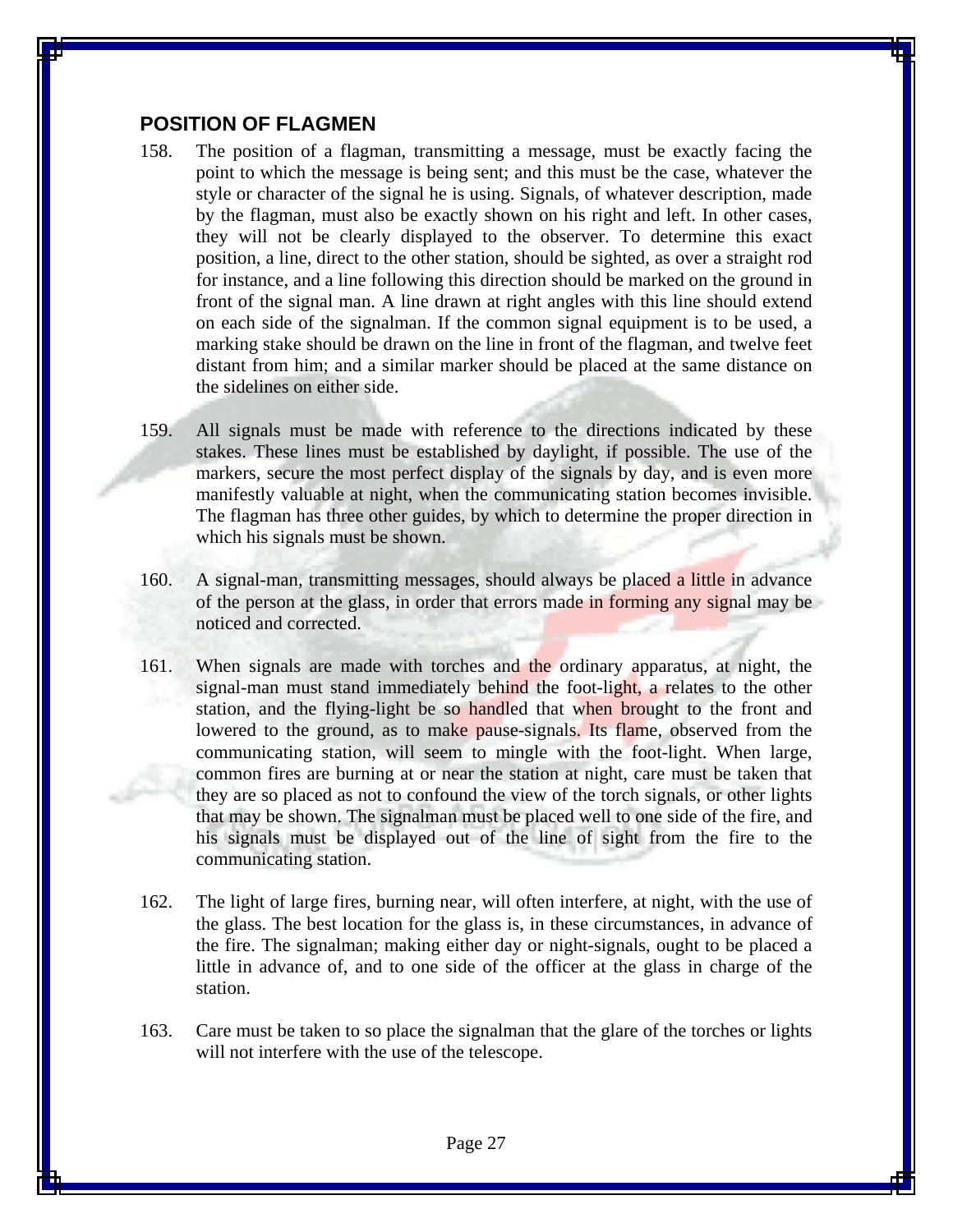# **ATTEMPTS TO ATTRACT THE ATTENTION OF A STATION**

- 164. In order to be persistent, should never be abandoned, until every device has been exhausted; and they should be renewed and continued at different hours of the day and night. It must always be remembered, that attempts which have failed, may have failed because the observer's attention has been drawn in another direction, and that the effort may, at any other moment, be a success, if the observing glass chances to bear on the calling signals.
- 165. When a station is found, fix the telescope steadily upon it, and keep it observed while signals are made for its attention. As soon as it is perceived, and the attention is gained, signal its number, or call or answer any signals it may make.
- 166. Communicating stations should always arrange a few pre-concerted signals for either day or night use. These signals should be of such character as this: "Wait a moment." "I see you, but cannot reply." "Cease signalling: will call you soon." This will prevent the sometimes-occurring annoyance of calling a station for hours when the signals, though seen cannot, for some reason, be answered.
- 167. A signallist, observing from an elevated station, and finding his own view of the communicating station uninterrupted, may be led to imagine that the station on which he stands, is more prominently visible, from the communicating station, than is the case in fact. Thus a person viewing, from the top of a house, may think the whole house is in view from the observing station, when in fact nothing but the roof can be thence seen. To determine whether any station is clearly in view from any other, the observing station must be viewed from the ground, and from different positions close to the station. If the station can be well seen from these different points, that form which the observations are made must of course be plainly visible.
- 168. When any station has signalled all the messages on hand, the signal to cease signalling must invariable be made. When nothing more is to be for the time sent from either station, both will make the "cease signalling" signal. The observer, or officer, must never leave his station, or cease to watch the communicating station, until both stations have exchanged this signal. It must never be presumed that a station has ceased to work until it has announced this fact by signal.
- 169. Stations ceasing to work for a short time only, will display a flag flying, and stationary. This is a signal that the communicating station may be called at any moment. So long as this signal is made, an observer will be kept at the glass.
- 170. When a number of stations are in view from one dominant station, some preconcerted signal, as a rocket, a red light, or some peculiar flag or torch-signal, or cartridge-puff, should be agreed upon as a signal for general attention. Upon noticing this signal, all the stations reply, and then observe the dominant station. This plan is useful when two or more stations can at the same time read the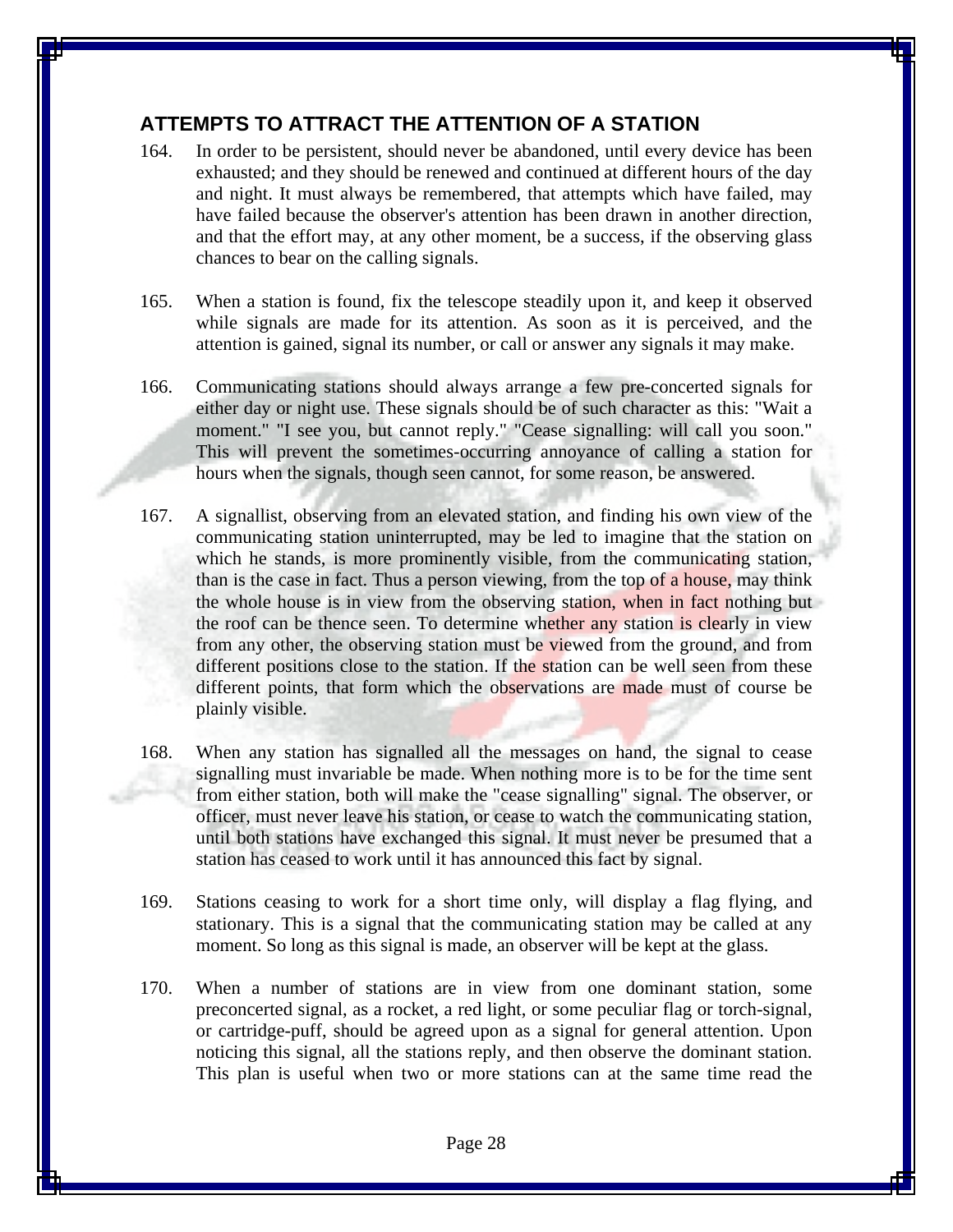signals from the prominent station, and thus together receives any information to be transmitted from it.

- 171. When a number of stations are working in concert, certain fixed hours of the day and night should be named by proper authority for the especial exchange of messages; at which hours, each station may be certain that those on duty at every other station will be observant and ready for business.
- 172. All persons on duty should make it a point to be faithfully at their posts at these hours, even if communication may seem to be impossible.
- 173. It will be found sometimes possible to signal between elevated peaks, when all the landscape of the lower country is deeply buried in fog; and, conversely, a peak will sometimes be wrapped in clouds, when lower down the view is unobstructed. In the former case, messages may be sent by ascending to mountain summits, and in the latter case; by descending so as to be below the cloud stratum.
- 174. When two stations are communicating at dusk, or when it is growing dark, and a light is shown at the receiving station, it is a signal to the sending station to use thereafter torches, or lights instead of flags. A light similarly shown at dawn and then extinguished, or a flag then displayed, indicated to the sending station, to cease using lights and to commence using day signals.
- 175. While the message is being transmitted by signals, the sending station should constantly observe the receiving station with the telescope, in order that any signals there made to stop the transmission of the message may be instantly seen. These stop signals may be made necessary by any accident at the receiving station. For instance, the telescope there may be thrown out of adjustment, or the connection of the message may have been lost, or by numerous other causes which will render a brief cessation of the signalling desirable.
- 176. A signal to stop should be at once recognized by the sending station, and the further sending of the message must be suspended until the receiving station again announces its readiness for work. Stop-signals, of this character, cause much loss of time, and should never, unless absolutely necessary, be made by a receiving station. If part of a message is lost, it is better to receive the remainder, and to then ask for the repetition of the missing portion.
- 177. In sending very lengthy messages, the precaution should be observed to cease signalling from time to time, and to inquire form the receiving station, if the forgoing has been correctly received. This inquiry may be made by any signal, to which the receiver replies by the usual signal, of message understood, or by other preconcerted signal, as the case may be.
- 178. Signals in the field, are generally made by a signal-man who, previously drilled, makes each signal by order. These orders, "calling off signals," must be uttered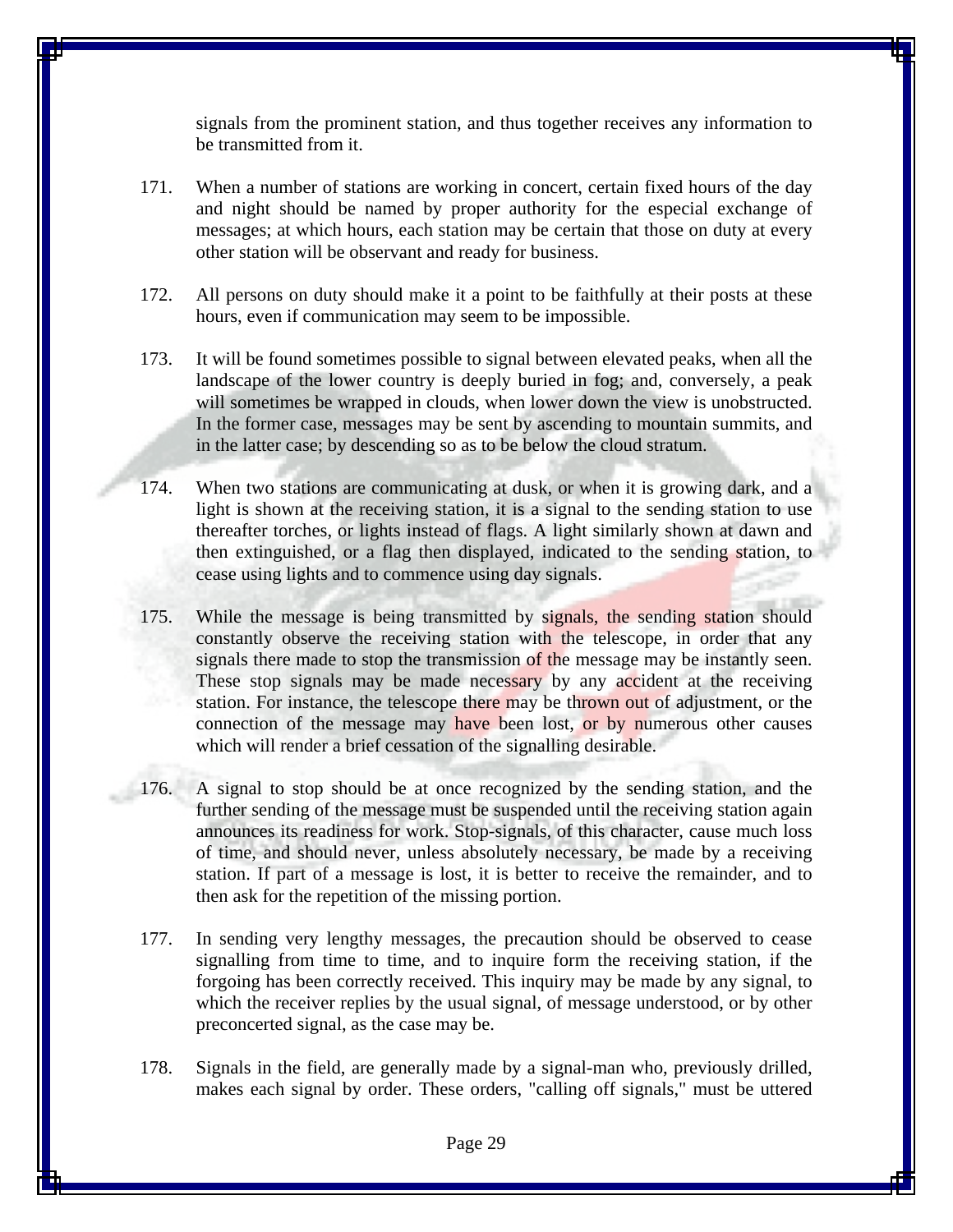with careful distinctness and precision. A pause is made after each letter combination. When a message is lengthy, a longer pause is made at the end of each sentence, to allow the sentence to be written down by the receiver. Messages must be grammatically correct, and be correctly spelled. The receiver is sometimes confounded by signals made for a word so spelled that it is not recognizable.

- 179. The presence of visitors, other than official, should not be encouraged at signal stations of any importance. In an enemy's country, visitors are generally spies, who come under various pretenses, the most innocent, to gather information as to what precise points are in view from the station in order that the enemy may avoid them, and such other items of useful intelligence as they may glean from unsuspecting officers. Visitors should never by allowed to tamper with glasses, to examine messages, or to do any act by which the enemy may gain unnecessary knowledge.
- 180. It is sometimes necessary for stations to change positions while working. In this case, the observing station should carefully watch the flag of the moving station, which must be carried flying, in order that it may be readily traced to the new situation. A movement of a station sometimes becomes necessary at the request of a communicating station, to improve the back ground, or the view of the moved station. These movements are often for a few yards only. In such case, the moving station, carrying its own flag flying, must carefully watch the flag of the observing station, which is kept in view in order that it may be so watched, and the movement must be instantly stopped at a signal from the observing station, which indicates when the moving flag has reached the precise position desired.
- 181. When stations are certainly in sight of each other, preparations for continued work should be carefully made before the transmission of official messages is commenced.
- 182. Officers will always avail themselves of proper precautions to locate their men and themselves in unexposed positions. When in an exposed position, officers and men will lie down, except while transmitting messages. The flag will be kept flying, to indicate the position of the station to those who may be seeking for it, and to the other signal stations with which it may be in communication.
- 183. When there is danger of capture, all messages or important papers must be destroyed.
- 184. When there is any trouble about the visibility of signals, the largest and brightest flags, or other signals, should at once be used. It will often happen, that after working thus for a short time, the signallist, becoming accustomed to the range, will work successfully with smaller signals.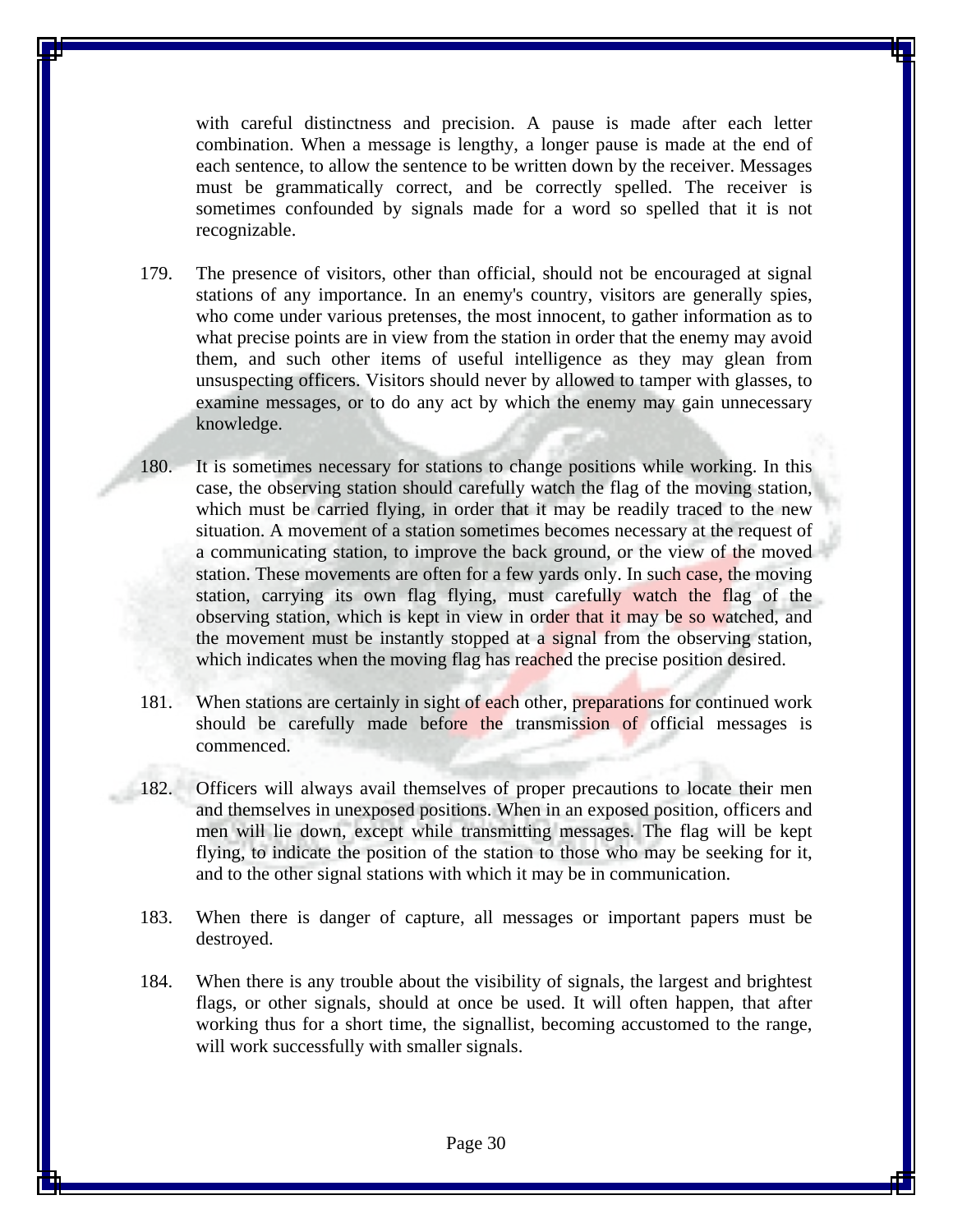- 185. When, at the receiving station, it is noticed that a change in the color of the signals shown at the sending station would render them more visible, the fact should be immediately stated. When there is any question as to the color of signals to be shown at the different stations, each station should indicate to the other that color most distinctly visible from its own point of view.
- 186. Each signallist should have a particular signal by which he can be known.
- 187. This signal may be that for any letter or letters of the alphabet. It is known as the "officers signature, or call." It serves to distinguish him, and any message sent by him, and for the correctness of which he is to be held responsible.
- 188. By it is also designated the station at which the officer commands. A call, or particular signal, is in like manner generally assigned for each station, to distinguish that station from others.
- 189. Whenever these particular calls are seen signalled, it is known that the attention of the officers or the station is desired. The officer or the station should at once respond, making at the close of the response, this same particular signal by which they are identified. The calling station, or officer, should give his own call or signal. There is thus established between the parties a mutual knowledge as to the parties with which each is in communication.
- 190. There are times when it will be necessary to read messages, while it is known that the signalman is facing away from the reader. In this case, the messages will be easily legible, if it is remembered that each signal will appear to the reader to be precisely the reverse of that which is made by the signal-man; thus all those signals displayed on the right will seem to the reader to be shown on the left, while those actually made on the left of the signal-man, will seem to be made on his right. Recalling this fact, it will be as easy to read the signals made at any station from the rear of that station as it is from its front.
- 191. When working at night with the common signal equipment of the army, the foottorch is to be filled as often as it becomes exhausted, without stopping signals or extinguishing its light. While transmitting a message, if it becomes necessary to fill the flying torch, drop the torch to the left, extinguish and fill it in that position, and then light it again a the foot torch; bring it, thus lighted, vertically above the head, which is the signal that the message is to proceed and go on as before. To thus drop the flying-torch at any time to the left and there extinguish it, is a signal that the working has been stopped in order to fill that torch. When a stop is made to fill a torch, it should be at the end of a word or a sentence.
- 192. It should be observed with care that the wicks of the signal torches are properly adjusted. If the wicks are too tight, the torch will not burn well. If they are too loose, the turpentine will escape, and it will burn too violently. The wick of a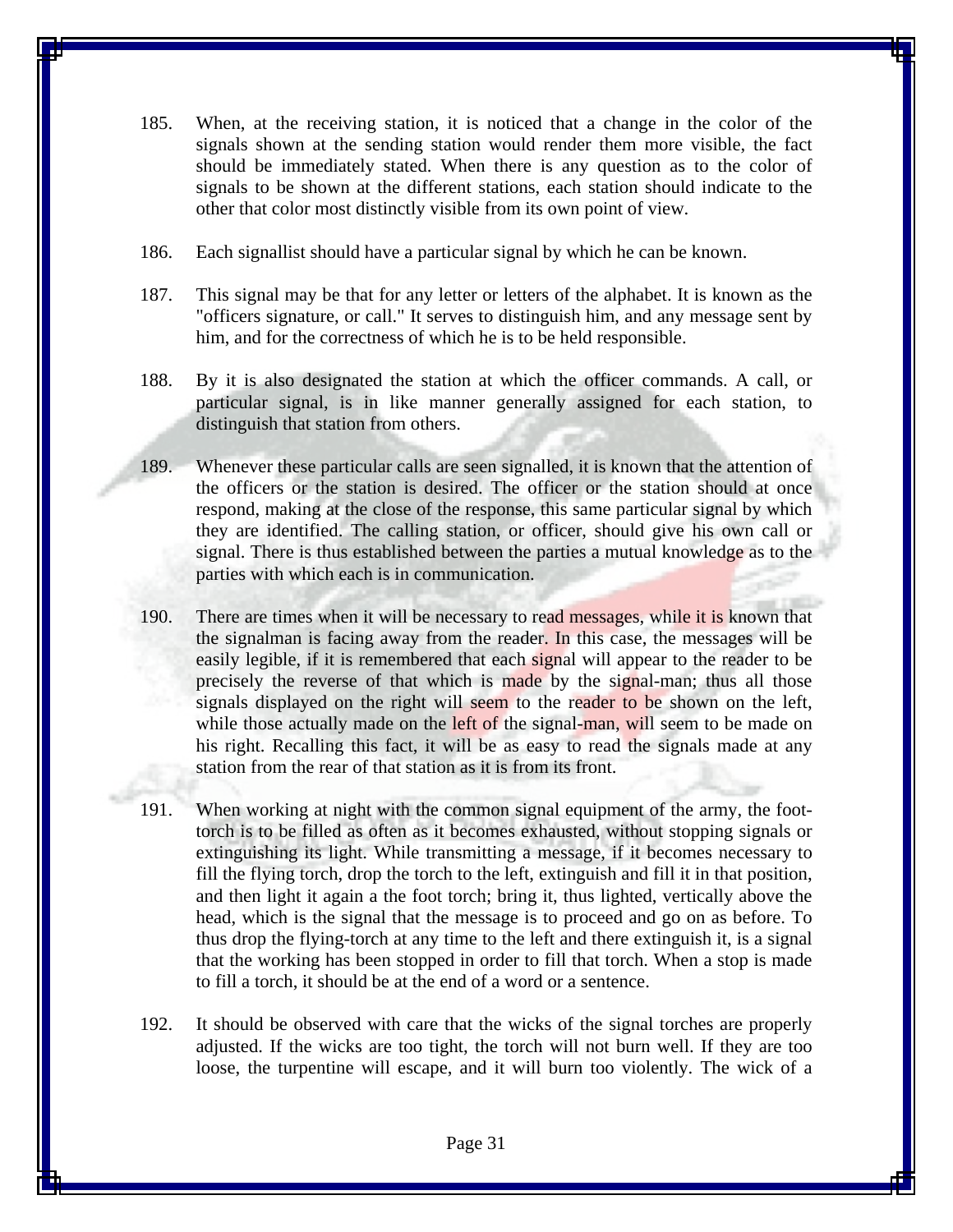flying-torch is properly trimmed when the flame of the burning torch seems to be about three inches in diameter.

- 193. When a flying-torch becomes too much heated while working--a fact which will be known by the singing sound and increased size of the flame---the working must stop for a few minutes, and the torch be held up, the signal staff being kept perpendicular until the flame has diminished to a proper size. A flying-torch should be filled, on the average, every fifteen minutes. If the torch is not kept well filled, it will continue to burn, but the wick will be reduced to a cinder; one wick, properly managed and with care to keep the torch well filled while in use, will last for a week.
- 194. When the wind blows from such a direction as by driving back the flame of the foot-torch to render the light of that torch indistinct when viewed from the communicating station, so place the torch as to bring the wind-shade upon it in direct opposition to the wind; and if this should not suffice, build behind the torch a screen, about two feet high and two feet long, of stones, earth, boards, or any other material, so that while the foot-torch is in front of the screen, and in view of the communicating station, its flame will be in the dead air, caused by and in front of the screen.
- 195. In cases of emergency, torches may be constructed of pitch pine, old cordage, canvas, rags, or other material, saturated with tar, or with any combustible fluid. Firebrands, or any lights, will answer the purpose. With the preceding instructions of the manual, the signallist need hardly have in question the devises to be used. Any light that can be visible with any other as a point of reference, will afford sufficient means by which to transmit signal messages in any variety of code of signals.
- 196. Communicating stations ought not, when it can be avoided, to be located exactly on an east and west line, or the line of the apparent course of the sun. That station which is in the direction, from which the sun shines in any part of its course, is very liable to seem to be enveloped in a haze, and the telescope, if turned upon it, is filled with a dazzling light.
- 197. The landscape is often seen as perfectly clear and signals are plainly visible in every direction, excepting towards the rising or setting sun. There is a bright haze. It is better; therefore, that the line of the stations should obliquely cross the apparent course of the sun, and care should be taken to so arrange them. If that cannot be done, the stations lying in the apparent course of the sun, should be so located that they may have a sky exposure when viewed from the communicating station. This obviates, to a very great extent, the difficulty of sun haze; and wherever that difficulty exists, resort should at any time, be had to secure such an exposure for the obscured station.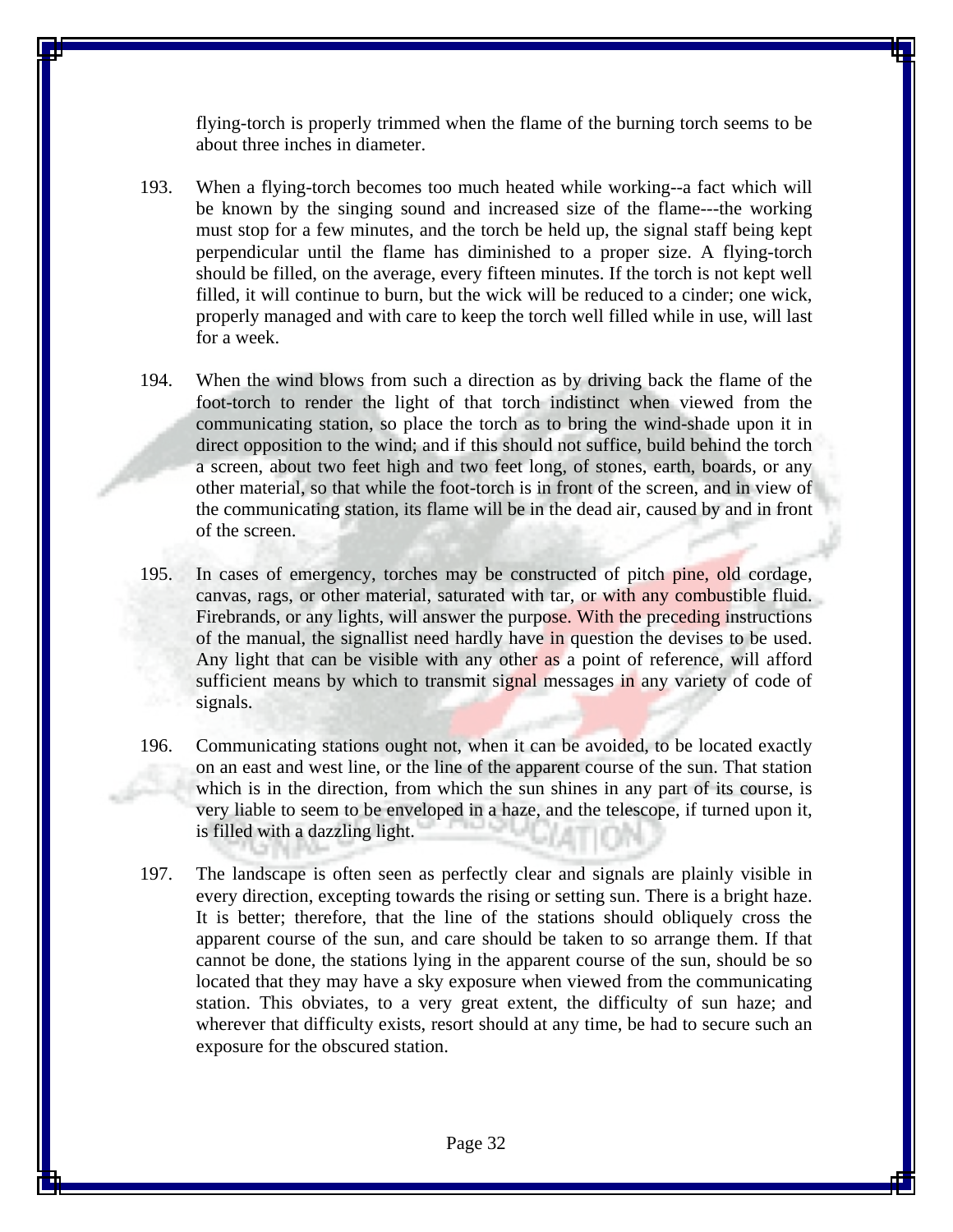- 198. In the same way, when there are temporary interruptions, as often happens from clouds passing the sun, a sky-exposure secured for the obscured, will render all signals, there displayed legible.
- 199. Signal stations should always be chosen as much elevated from the ground as possible, when there is difficulty about smoke or haze or dust. The vibration of the atmosphere, noticeable on a hot summer's day, is always less at a distance from the earth's surface. Thus it is sometimes practicable to read, from a tree or housetop, when it is almost impossible so to read from the ground. This undulation is less also over spots well shaded, than in the glare of the sun. This should be borne in mind in all telescopic examinations. Permanent stations should never be placed in hollows, or on low land, when high ground is attainable.
- 200. The greatest elevation should invariably be sought. In the cool night air, the smoke and dust of the day lie close to the ground, filling the hollows and obscuring low lands, while the higher points emerge in view like islands. So, too the elevated points are free, to a great extent, from heavy moving mists and the malaria of unhealthy locations. There are these advantages, aside form their better location, for working. By careful selection of high ground, stations can often be worked when signals on the lower fields would be invisible; for these reasons, it is well to have, sometimes, a station for night work on a house-top or in a tree, while during the day the station is worked from the ground."

# **REPEATING MESSAGES**

- 201. Transient signals are so rapidly made, that they are repeated with difficulty. Permanent signals are repeated with precision. Where repetitions is to be habitual over long lines, some of the simple semaphores, once of common use, afford perhaps the most rapid and available means for communication. They have been improved by long experience to a degree which renders them almost perfect. For ordinary ranges, and for common military uses, any of the different manual codes, heretofore described, are always available. Permanent semaphores need not be used except for convenience, or when a long line is to be worked continuously with a feeble force.
- 202. When a message is to be repeated over a line of stations, either by transient or permanent signals, a warning signal is first given, in order that there may be proper attention at the intermediate stations before commencing the message. This warning may be a message as thus: "repeat to" (naming the town). This warning is sent, from station to station, until it reaches the station named; this station replies by a concerted signal of "ready, " and each immediate station, repeating this signal back to the first station, stands ready to repeat the message which the first station commences to forward, signal by signal, at once on receiving the ready signal.
- 203. The intermediate stations repeating each signal letter and number as fast as they are received, as, for instance, was a message about to be sent from Washington to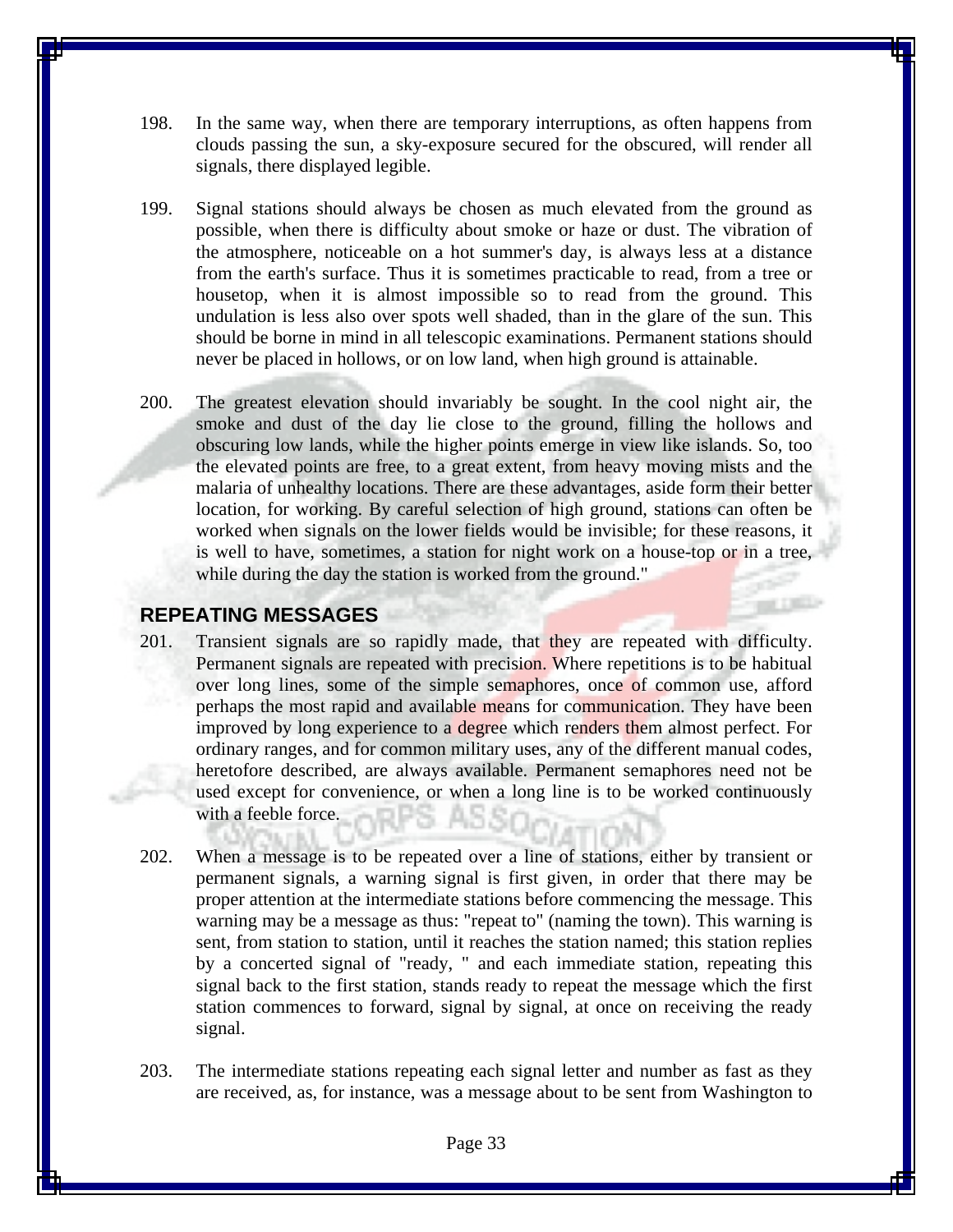Frederick, the officer at Washington would first send over the signal line the warning "repeat to Frederick." This warning is repeated from station to station. On receiving it, the officer at Frederick, makes the ready signal, which signal is repeated back, from station to station, to Washington. Each station then stands ready to repeat the signal message, which is to follow. On securing the ready signal, the officer at Washington sends forward the communication, each station repeating each letter and number in its turn as it receives them.

- 204. When a message is being thus repeated through a number of signal stations, the officer at each station will call the proper number for each letter, and pause as he receives them, to his flagman, who, placed facing from the sending station and towards the station next in line, makes each signal in its proper order. Each officer, after signalling from his station each letter and pause, waits until he sees it repeated at the next station before he signals another.
- 205. The advantage of permanent signals have become apparent, for a permanent signal may be kept in view until it is repeated with certain correctness. All signals made at the repeating station will appear to the observers at the sending station reversed. When permanent signals are used, each sending station keeps its signal in view until that signal has been repeated at the next station, when it resumes the position ready, and waits the next signal from the station of departure.
- 206. Long lines of signal stations, with a small military force at each, being thus each in communication with the other, may constitute picket lines of great length and importance for holding and keeping under observation lines of communication, rivers, or extensive tracts of country liable to incursion or to be ravaged by predatory bands of the enemy, each station, having the power of communicating with those on either side of it, has virtually thus the advantage of their support, and no one can be attacked without the enemy being exposed to the concentration of forces called for by signals from different stations.
- 207. On river lines, where the protection of commerce is of importance, such stations afford at once shelter to the moving vessels, are able to warn them while at a distance of danger as of the location of the enemy upon the banks, or in case of attack to call to their assistance the vessels of war assigned to the duty of patrolling the stream. In the great river courses of this county, the advantage of picket lines of this description, guarding our rivers passing hostile territory, cannot be over estimated.

#### **TRANSMISSION OF REPORTS**

208. It is essential that the reports of signal officers should be transmitted with rapidity. To gain time should be a chief consideration. The reports are generally of a character relating to facts actually transpiring, and if; they are not known to the proper authorities, at once, they are useless. For this reason, minute arrangements ought always to be made beforehand, that the report may come by signals, from the post of observation, at once to the headquarters of the General commanding, if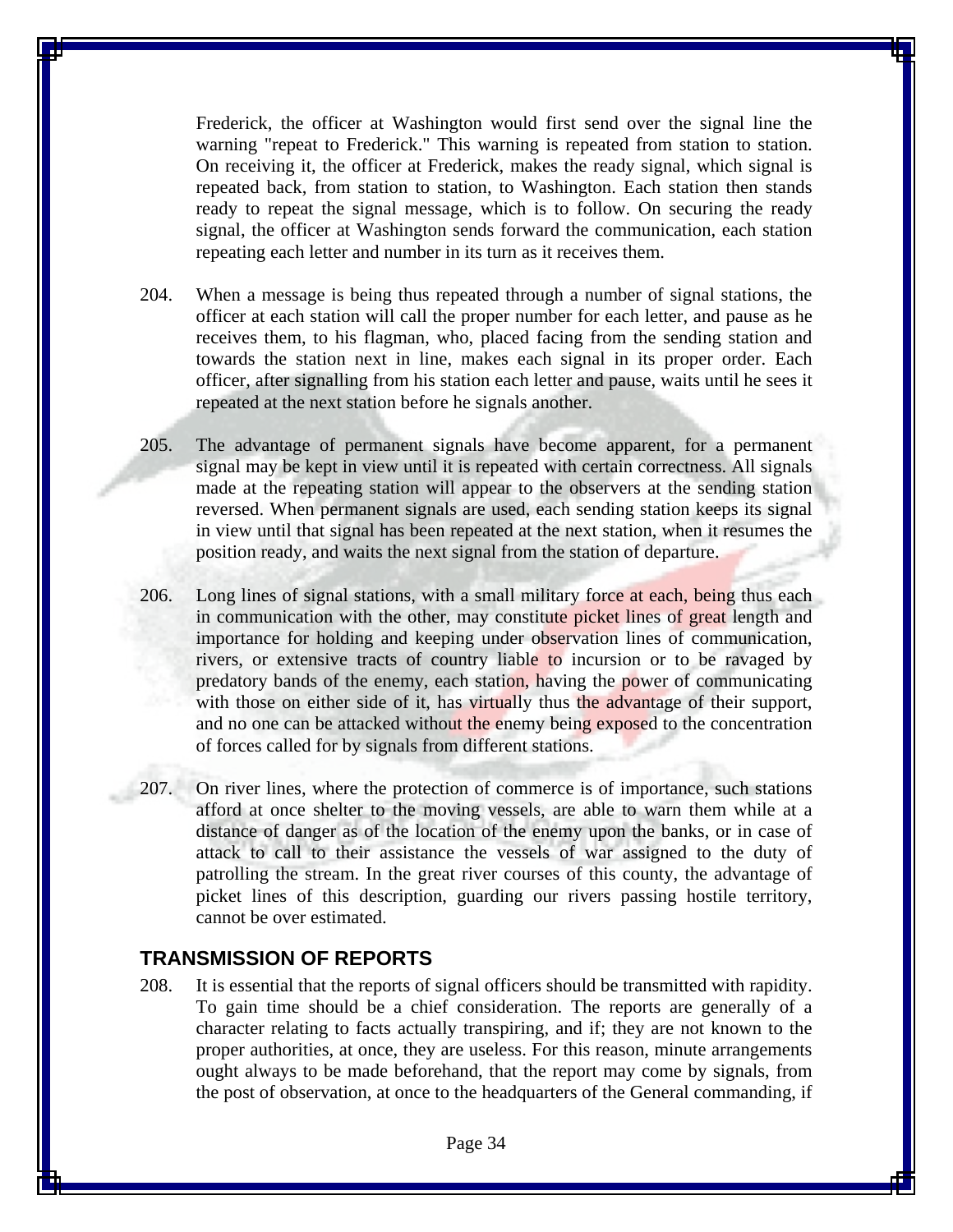possible. The reporting officer must also, at his discretion, dispatch written reports, with maps giving full information. There should never be delay. The report should go by messenger at any time, rather than incur the risk of losing value by detention.

- 209. When, as on the field of battle some times happens, or in minor advances, etc., the report is of local importance only, and action on it would probably be taken by immediate commanders, copies of the report ought to be sent quickly to the nearest regimental, brigade, division, and corps commanders. Care must be taken to sign the report clearly, with the name and rank of the sender.
- 210. A copy of each report should be kept. The chief signal officer of the army at general headquarters, must be furnished daily with a copy of each report for the information of the Generals commanding. It is the duty of these officers to make, every evening, from all the detached reports which have reached them, a consolidated report from all information of any kind which has been received at their offices during the day, the chiefs with the corps, basing their reports on those of their subordinate officers, and the chief at headquarters consolidating for his reports those received from the chiefs of corps. The corps chief, submits his report to the corps commander, and sends a copy to general headquarters. The chief with the army, submits his own to the chief of staff, or to the General commanding.
- 211. All chief signal officers, in submitting their reports, give their views in reference to the accuracy of its parts. The reliability of the reporting officer, the concurrence of statements coming form officers observing at different parts of the line; the opportunities for correct observation had at different signal stations, and reporting other facts within their knowledge, by which the value of the report may be judged.
- 212. The consolidated report from each chief signal officer of corps should be sent in to general headquarters before the chief signal officer of the army makes his general report, and should be accompanied by outline maps, if possible. In this manner, the General commanding has before him, each night, a summary of all the information gained by the Signal Corps during the day, and can estimate its value by comparison with information from other branches of the service.
- 213. To render his reports accurate, complete, and really valuable, should be the aim of every officer, and to this end, the hours of leisure which come so often on stations of observation, should be devoted to the reading of works on general reconnaissance, the practice of map-sketching, and those companion studies of the military art which must go to make the education of any really valuable officer. The student will soon find his reward in the satisfaction to himself with which he renders his reports, and the higher satisfaction of the approval they are certain to elicit from his superior officers. There are open to none, broader fields to usefulness, than to the signal officers of the army.